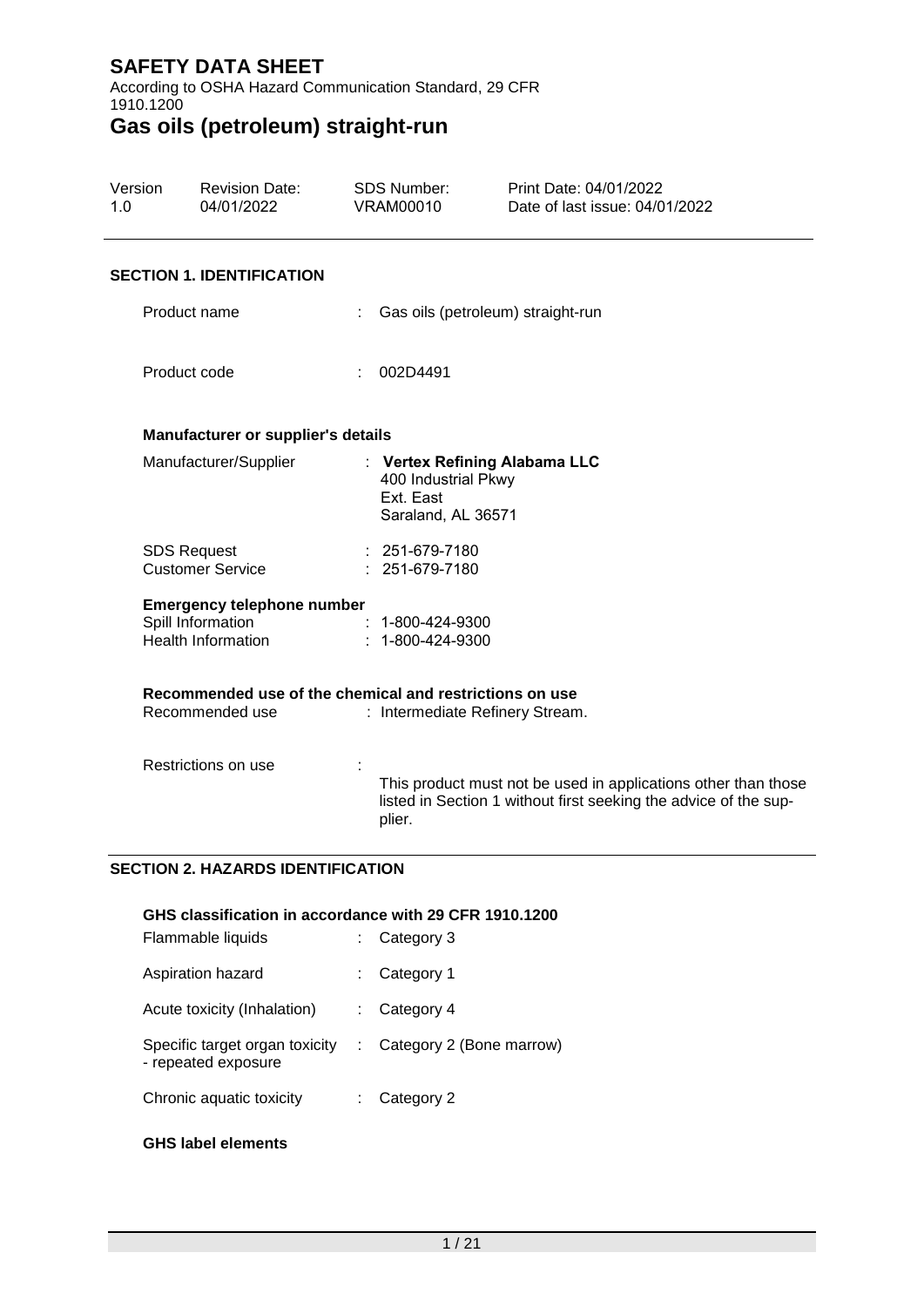According to OSHA Hazard Communication Standard, 29 CFR 1910.1200

| Version<br>1.0 | <b>Revision Date:</b><br>04/01/2022 | <b>SDS Number:</b><br><b>VRAM00010</b>                                                                     | Print Date: 04/01/2022<br>Date of last issue: 04/01/2022                                                                                                                                                                                                                                                                                                                                                                                                                                                                                                                                                                                                            |
|----------------|-------------------------------------|------------------------------------------------------------------------------------------------------------|---------------------------------------------------------------------------------------------------------------------------------------------------------------------------------------------------------------------------------------------------------------------------------------------------------------------------------------------------------------------------------------------------------------------------------------------------------------------------------------------------------------------------------------------------------------------------------------------------------------------------------------------------------------------|
|                | Hazard pictograms                   |                                                                                                            |                                                                                                                                                                                                                                                                                                                                                                                                                                                                                                                                                                                                                                                                     |
|                | Signal word                         | Danger                                                                                                     |                                                                                                                                                                                                                                                                                                                                                                                                                                                                                                                                                                                                                                                                     |
|                | <b>Hazard statements</b>            | PHYSICAL HAZARDS:<br><b>HEALTH HAZARDS:</b><br>H332 Harmful if inhaled.<br>peated exposure.<br>Bone marrow | H226 Flammable liquid and vapour.<br>H304 May be fatal if swallowed and enters airways.<br>H373 May cause damage to organs through prolonged or re-<br><b>ENVIRONMENTAL HAZARDS:</b><br>H411 Toxic to aquatic life with long lasting effects.                                                                                                                                                                                                                                                                                                                                                                                                                       |
|                | Precautionary statements            | <b>Prevention:</b><br>ment.                                                                                | P210 Keep away from heat, hot surfaces, sparks, open flames<br>and other ignition sources. No smoking.<br>P233 Keep container tightly closed.<br>P240 Ground and bond container and receiving equipment.<br>P241 Use explosion-proof electrical/ ventilating/ lighting equip-<br>P242 Use non-sparking tools.<br>P243 Take action to prevent static discharges.<br>P260 Do not breathe dust/ fume/ gas/ mist/ vapours/ spray.<br>P261 Avoid breathing dust/ fume/ gas/ mist/ vapours/ spray.<br>P271 Use only outdoors or in a well-ventilated area.<br>P273 Avoid release to the environment.<br>P280 Wear protective gloves/ protective clothing/ eye protection/ |
|                |                                     | face protection.<br><b>Response:</b><br>CENTER/doctor/.?.<br>guish.<br>P391 Collect spillage.<br>Storage:  | P301 + P310 IF SWALLOWED: Immediately call a POISON<br>P303 + P361 + P353 + P310 IF ON SKIN (or hair): Take off<br>immediately all contaminated clothing. Rinse skin with water or<br>shower. Immediately call a POISON CENTER/doctor.<br>P304 + P340 IF INHALED: Remove person to fresh air and<br>keep comfortable for breathing.<br>P312 Call a POISON CENTER/doctor if you feel unwell.<br>P314 Get medical advice/ attention if you feel unwell.<br>P331 Do NOT induce vomiting.<br>P370 + P378 In case of fire: Use appropriate media to extin-                                                                                                               |
|                |                                     | P405 Store locked up.                                                                                      | P403 + P235 Store in a well-ventilated place. Keep cool.                                                                                                                                                                                                                                                                                                                                                                                                                                                                                                                                                                                                            |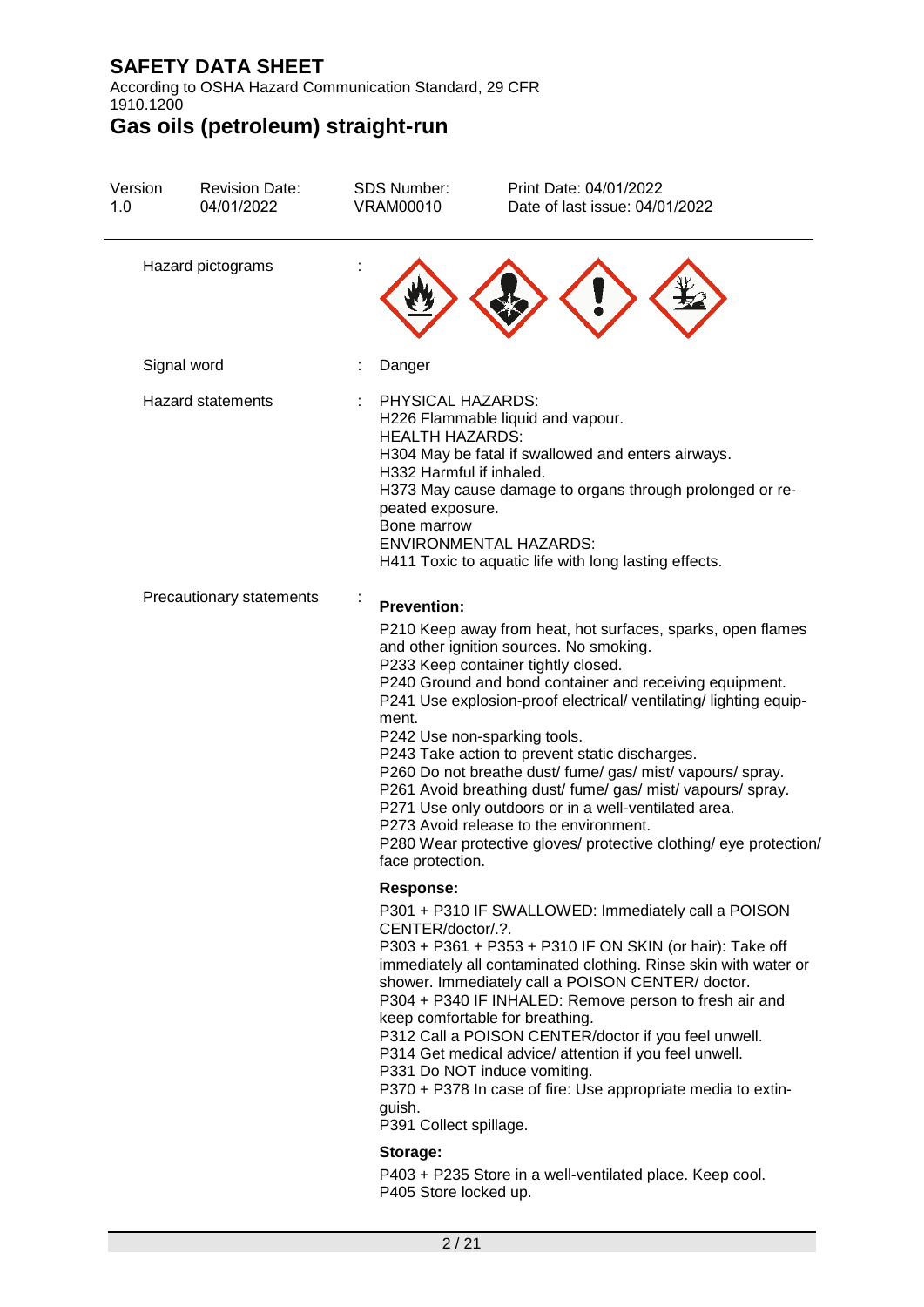According to OSHA Hazard Communication Standard, 29 CFR 1910.1200

### **Gas oils (petroleum) straight-run**

| Version | <b>Revision Date:</b> | SDS Number: | Print Date: 04/01/2022         |
|---------|-----------------------|-------------|--------------------------------|
| 1.O     | 04/01/2022            | VRAM00010   | Date of last issue: 04/01/2022 |

#### **Disposal:**

P501 Dispose of contents and container to appropriate waste site or reclaimer in accordance with local and national regulations.

#### **Other hazards**

#### **Other hazards which do not result in classification**

May ignite on surfaces at temperatures above auto-ignition temperature.

Vapour in the headspace of tanks and containers may ignite and explode at temperatures exceeding auto-ignition temperature, where vapour concentrations are within the flammability range. This material is a static accumulator.

Even with proper grounding and bonding, this material can still accumulate an electrostatic charge.

If sufficient charge is allowed to accumulate, electrostatic discharge and ignition of flammable airvapour mixtures can occur.

Repeated exposure may cause skin dryness or cracking.

The classification of this material is based on OSHA HCS 2012 criteria.

Hydrogen sulphide (H2S), an extremely flammable and toxic gas, and other hazardous vapours may evolve and collect in the headspace of storage tanks, transport vessels and other enclosed containers.

#### **SECTION 3. COMPOSITION/INFORMATION ON INGREDIENTS**

Substance / Mixture : Substance

#### **Hazardous components**

| Chemical name                                                           | Synonyms         | CAS-No. | Concentration (% w/w) |
|-------------------------------------------------------------------------|------------------|---------|-----------------------|
| Gas oils (petroleum),   Gas oils (petro-   64741-43-1<br>l straight-run | leum), straight- |         | $\leq$ 100            |
|                                                                         | run              |         |                       |

Hydrogen sulphide may be present both in the liquid and the vapour. Composition is complex and varies with the source of the crude oil and the contributing process plants at that time.

#### **SECTION 4. FIRST-AID MEASURES**

| General advice | Vapourisation of H2S that has been trapped in clothing can be<br>dangerous to rescuers. Maintain respiratory protection to<br>avoid contamination from the victim to rescuer. Mechanical<br>ventilation should be used to resuscitate if at all possible.                                                                                                                                                                   |
|----------------|-----------------------------------------------------------------------------------------------------------------------------------------------------------------------------------------------------------------------------------------------------------------------------------------------------------------------------------------------------------------------------------------------------------------------------|
| If inhaled     | : Call emergency number for your location / facility.<br>Remove to fresh air. Do not attempt to rescue the victim un-<br>less proper respiratory protection is worn. If the victim has<br>difficulty breathing or tightness of the chest, is dizzy, vomiting,<br>or unresponsive, give 100% oxygen with rescue breathing or<br>Cardio-Pulmonary Resuscitation as required and transport to<br>the nearest medical facility. |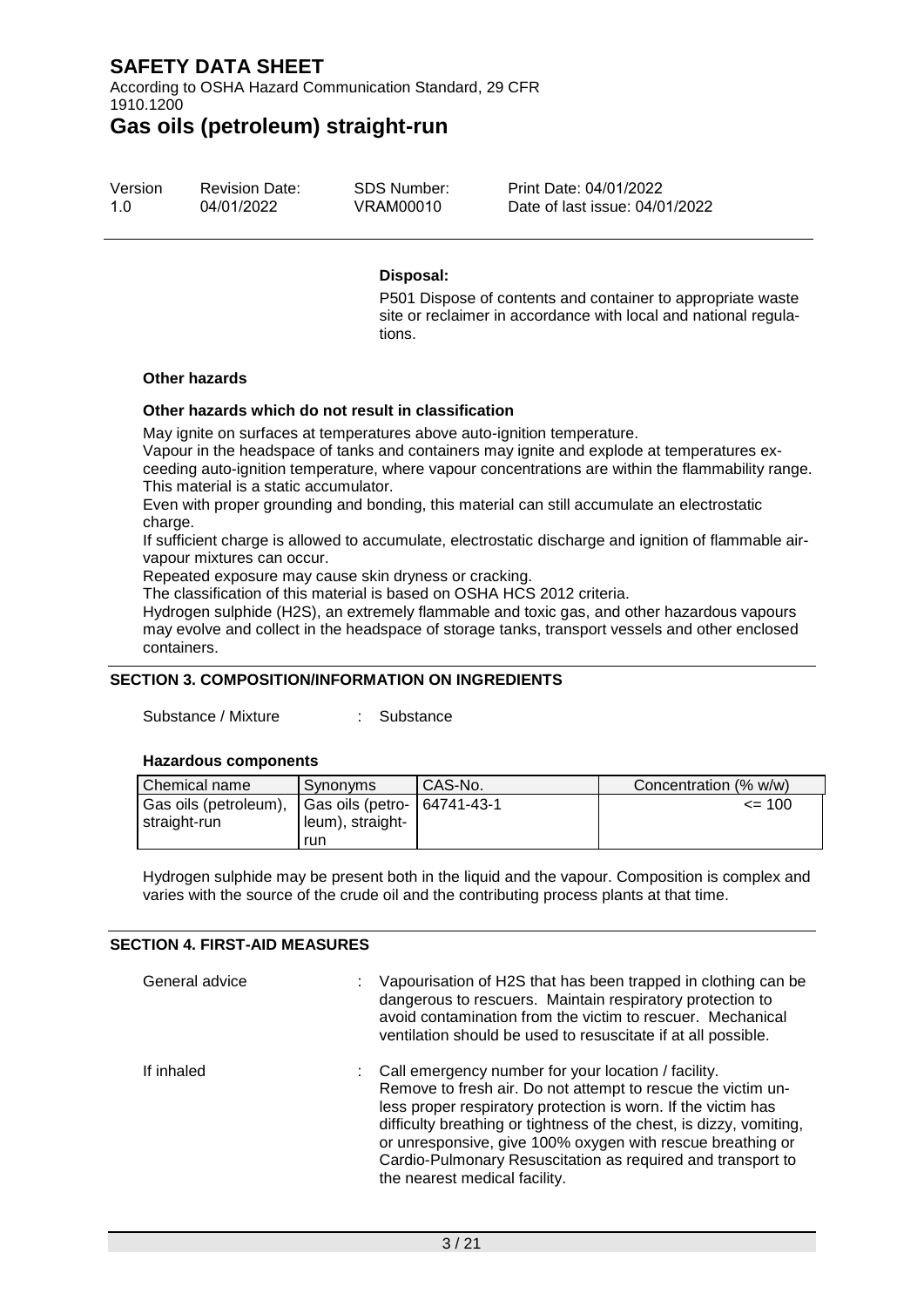According to OSHA Hazard Communication Standard, 29 CFR 1910.1200

| Version<br>1.0 |              | <b>Revision Date:</b><br>04/01/2022                                              |                                                                                                                                                                                                                                                                                                                                                                                                                                      | <b>SDS Number:</b><br><b>VRAM00010</b>                                                                                                                                              | Print Date: 04/01/2022<br>Date of last issue: 04/01/2022                                                                                                                                                                                                                                                                                                                                                                                                                                                                                                                                                                                                                                                                                                                                             |
|----------------|--------------|----------------------------------------------------------------------------------|--------------------------------------------------------------------------------------------------------------------------------------------------------------------------------------------------------------------------------------------------------------------------------------------------------------------------------------------------------------------------------------------------------------------------------------|-------------------------------------------------------------------------------------------------------------------------------------------------------------------------------------|------------------------------------------------------------------------------------------------------------------------------------------------------------------------------------------------------------------------------------------------------------------------------------------------------------------------------------------------------------------------------------------------------------------------------------------------------------------------------------------------------------------------------------------------------------------------------------------------------------------------------------------------------------------------------------------------------------------------------------------------------------------------------------------------------|
|                |              | In case of skin contact                                                          |                                                                                                                                                                                                                                                                                                                                                                                                                                      |                                                                                                                                                                                     | Remove contaminated clothing. Flush exposed area with wa-<br>ter and follow by washing with soap if available.<br>If persistent irritation occurs, obtain medical attention.                                                                                                                                                                                                                                                                                                                                                                                                                                                                                                                                                                                                                         |
|                |              | In case of eye contact                                                           |                                                                                                                                                                                                                                                                                                                                                                                                                                      | Flush eye with copious quantities of water.<br>Remove contact lenses, if present and easy to do. Continue<br>rinsing.<br>If persistent irritation occurs, obtain medical attention. |                                                                                                                                                                                                                                                                                                                                                                                                                                                                                                                                                                                                                                                                                                                                                                                                      |
|                | If swallowed |                                                                                  | Call emergency number for your location / facility.<br>If swallowed, do not induce vomiting: transport to nearest<br>medical facility for additional treatment. If vomiting occurs<br>spontaneously, keep head below hips to prevent aspiration.<br>If any of the following delayed signs and symptoms appear<br>ty: fever greater than 101° F (38.3°C), shortness of breath,<br>chest congestion or continued coughing or wheezing. |                                                                                                                                                                                     | within the next 6 hours, transport to the nearest medical facili-                                                                                                                                                                                                                                                                                                                                                                                                                                                                                                                                                                                                                                                                                                                                    |
|                | delayed      | Most important symptoms<br>and effects, both acute and                           |                                                                                                                                                                                                                                                                                                                                                                                                                                      | al hours after exposure.<br>and/or difficulty breathing.<br>and/or difficulty breathing.                                                                                            | The onset of respiratory symptoms may be delayed for sever-<br>Defatting dermatitis signs and symptoms may include a burn-<br>ing sensation and/or a dried/cracked appearance.<br>Skin irritation signs and symptoms may include a burning sen-<br>sation, redness, swelling, and/or blisters.<br>Respiratory irritation signs and symptoms may include a tem-<br>porary burning sensation of the nose and throat, coughing,<br>Eye irritation signs and symptoms may include a burning sen-<br>sation, redness, swelling, and/or blurred vision.<br>Eye irritation signs and symptoms may include a burning sen-<br>sation, redness, swelling, and/or blurred vision.<br>Respiratory irritation signs and symptoms may include a tem-<br>porary burning sensation of the nose and throat, coughing, |
|                |              | Protection of first-aiders                                                       |                                                                                                                                                                                                                                                                                                                                                                                                                                      | incident, injury and surroundings.                                                                                                                                                  | When administering first aid, ensure that you are wearing the<br>appropriate personal protective equipment according to the                                                                                                                                                                                                                                                                                                                                                                                                                                                                                                                                                                                                                                                                          |
|                |              | Indication of any immediate<br>medical attention and special<br>treatment needed |                                                                                                                                                                                                                                                                                                                                                                                                                                      | Treat symptomatically.                                                                                                                                                              |                                                                                                                                                                                                                                                                                                                                                                                                                                                                                                                                                                                                                                                                                                                                                                                                      |
|                |              |                                                                                  |                                                                                                                                                                                                                                                                                                                                                                                                                                      | son Control Center for guidance.                                                                                                                                                    | Hydrogen sulphide (H2S) - CNS asphyxiant. May cause rhini-<br>tis, bronchitis and occasionally pulmonary oedema after se-<br>vere exposure. CONSIDER: Oxygen therapy. Consult a Poi-                                                                                                                                                                                                                                                                                                                                                                                                                                                                                                                                                                                                                 |
|                |              |                                                                                  |                                                                                                                                                                                                                                                                                                                                                                                                                                      | son Control Center for guidance.                                                                                                                                                    | Hydrogen sulphide (H2S) - CNS asphyxiant. May cause rhini-<br>tis, bronchitis and occasionally pulmonary oedema after se-<br>vere exposure. CONSIDER: Oxygen therapy. Consult a Poi-                                                                                                                                                                                                                                                                                                                                                                                                                                                                                                                                                                                                                 |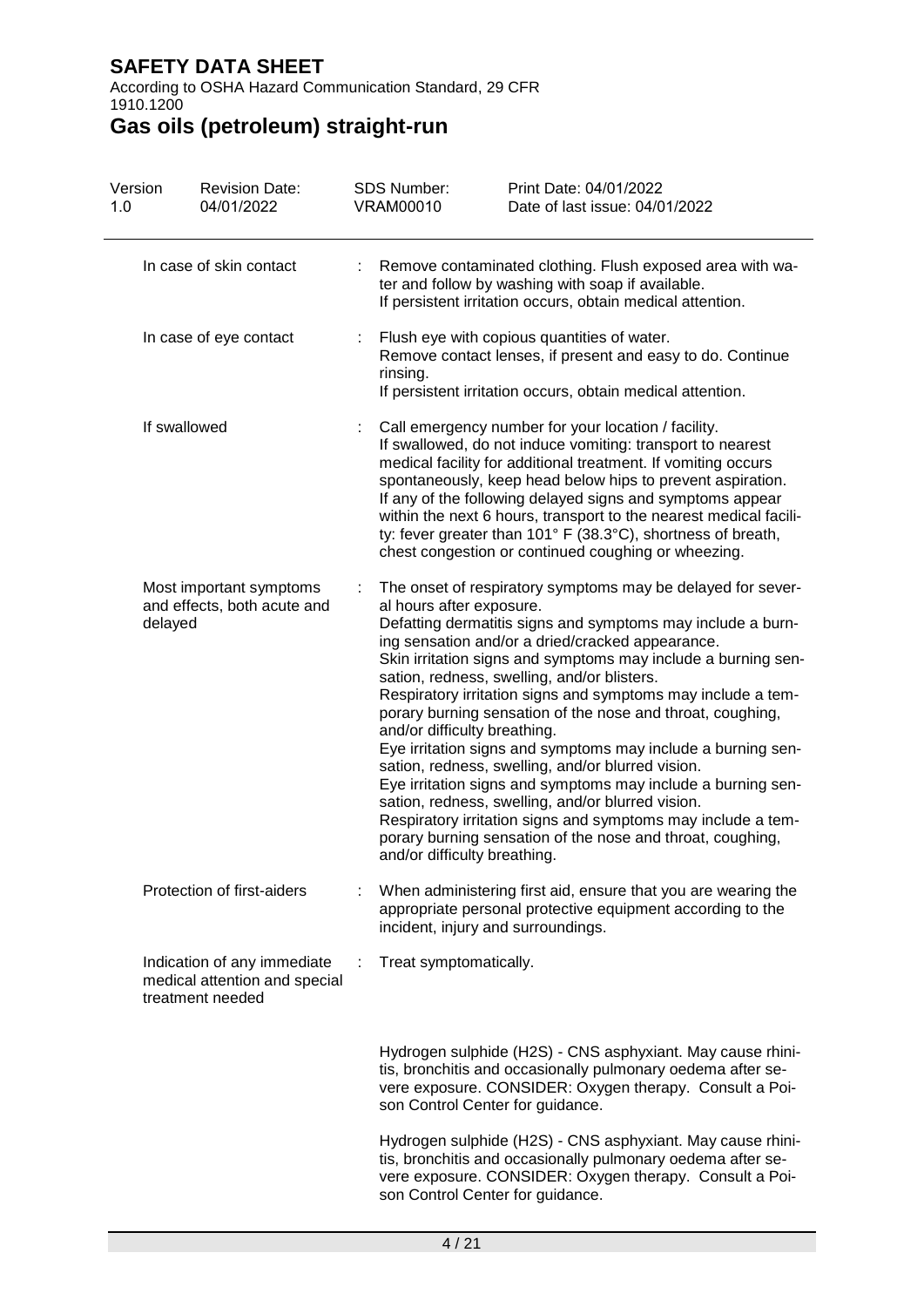According to OSHA Hazard Communication Standard, 29 CFR 1910.1200

# **Gas oils (petroleum) straight-run**

| Version | <b>Revision Date:</b> | SDS Number: | Print Date: 04/01/2022         |
|---------|-----------------------|-------------|--------------------------------|
| 1.O     | 04/01/2022            | VRAM00010   | Date of last issue: 04/01/2022 |

#### **SECTION 5. FIRE-FIGHTING MEASURES**

| Suitable extinguishing media<br>$\cdot$ :        |     | Foam, water spray or fog. Dry chemical powder, carbon diox-<br>ide, sand or earth may be used for small fires only.                                                                                                                                                                                                                                                                                                                                                                                                                                                                                                                                                               |
|--------------------------------------------------|-----|-----------------------------------------------------------------------------------------------------------------------------------------------------------------------------------------------------------------------------------------------------------------------------------------------------------------------------------------------------------------------------------------------------------------------------------------------------------------------------------------------------------------------------------------------------------------------------------------------------------------------------------------------------------------------------------|
| Unsuitable extinguishing<br>media                |     | Do not use direct water jets on the burning product as they<br>could cause a steam explosion and spread of the fire.<br>Simultaneous use of foam and water on the same surface is<br>to be avoided as water destroys the foam.                                                                                                                                                                                                                                                                                                                                                                                                                                                    |
| Specific hazards during fire-<br>fighting        | ÷   | Hazardous combustion products may include:<br>A complex mixture of airborne solid and liquid particulates and<br>gases (smoke).<br>Oxides of sulphur.<br>Unidentified organic and inorganic compounds.<br>Carbon monoxide may be evolved if incomplete combustion<br>occurs.<br>Will float and can be reignited on surface water.<br>Flammable vapours may be present even at temperatures<br>below the flash point.<br>The vapour is heavier than air, spreads along the ground and<br>distant ignition is possible.<br>Hydrogen sulphide (H2S) and other toxic sulphur oxides may<br>be given off when this material is heated. Do not depend on<br>sense of smell for warning. |
| Specific extinguishing meth-<br>ods              | ÷   | Use extinguishing measures that are appropriate to local cir-<br>cumstances and the surrounding environment.                                                                                                                                                                                                                                                                                                                                                                                                                                                                                                                                                                      |
| Further information                              |     | Keep adjacent containers cool by spraying with water.<br>If possible remove containers from the danger zone.<br>If the fire cannot be extinguished the only course of action is<br>to evacuate immediately.<br>Contain residual material at affected sites to prevent material<br>from entering drains (sewers), ditches, and waterways.                                                                                                                                                                                                                                                                                                                                          |
| Special protective equipment<br>for firefighters | - 1 | Proper protective equipment including chemical resistant<br>gloves are to be worn; chemical resistant suit is indicated if<br>large contact with spilled product is expected. Self-Contained<br>Breathing Apparatus must be worn when approaching a fire in<br>a confined space. Select fire fighter's clothing approved to<br>relevant Standards (e.g. Europe: EN469).                                                                                                                                                                                                                                                                                                           |

#### **SECTION 6. ACCIDENTAL RELEASE MEASURES**

| Personal precautions, protec- |  | Do not breathe fumes, vapour.                                                                                                    |
|-------------------------------|--|----------------------------------------------------------------------------------------------------------------------------------|
| tive equipment and emer-      |  | Do not operate electrical equipment.                                                                                             |
| gency procedures              |  | Shut off leaks, if possible without personal risks. Remove all<br>possible sources of ignition in the surrounding area and evac- |
|                               |  | uate all personnel. Attempt to disperse the gas or to direct its                                                                 |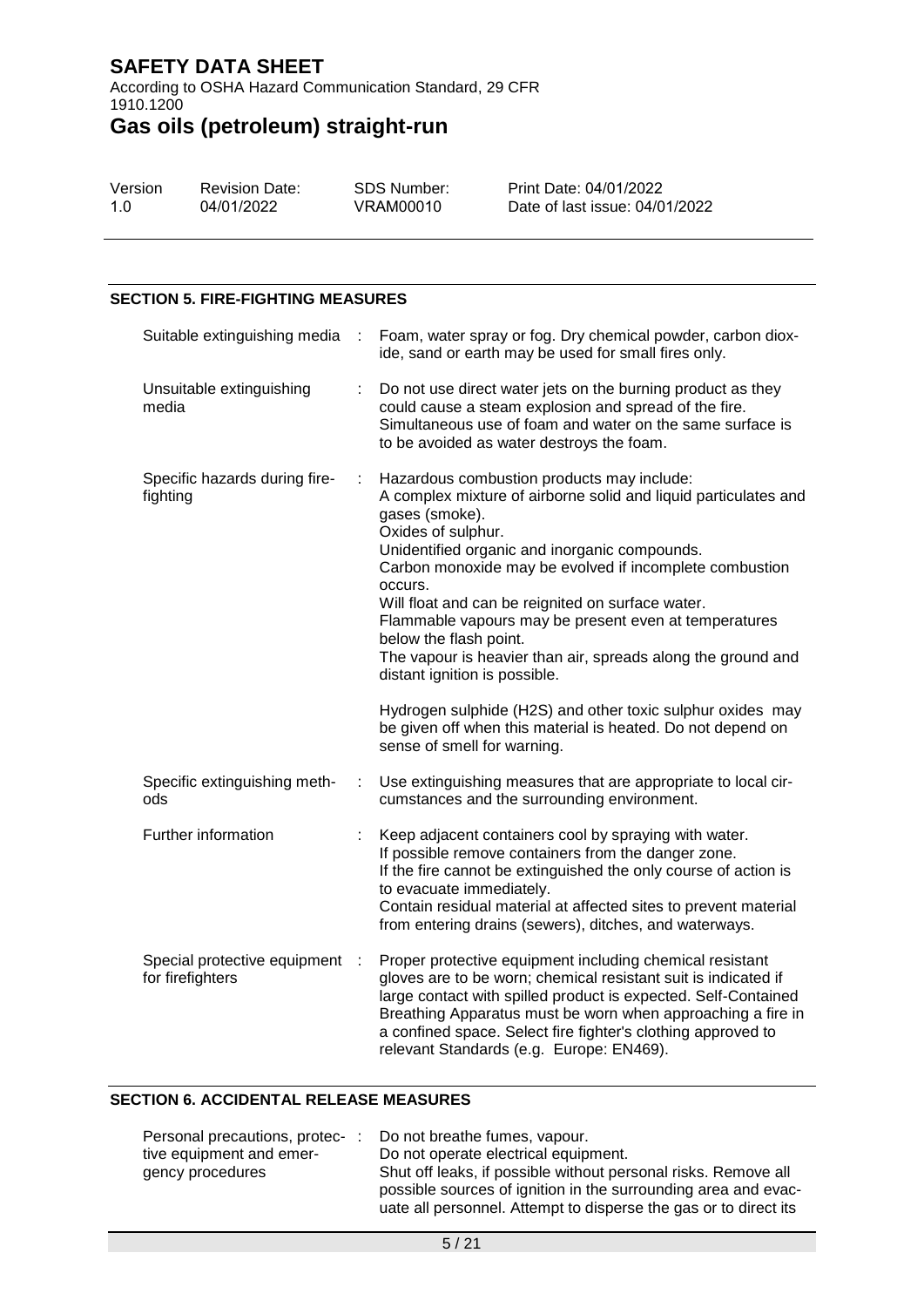According to OSHA Hazard Communication Standard, 29 CFR 1910.1200

| Version<br>1.0            | <b>Revision Date:</b><br>04/01/2022                      | <b>SDS Number:</b><br><b>VRAM00010</b> | Print Date: 04/01/2022<br>Date of last issue: 04/01/2022                                                                                                                                                                                                                                                                                                                                                                                                                                                                                                                                                                                                                                                                                                                                                                                                                                                                                                                                                                                                                                                                                                   |  |
|---------------------------|----------------------------------------------------------|----------------------------------------|------------------------------------------------------------------------------------------------------------------------------------------------------------------------------------------------------------------------------------------------------------------------------------------------------------------------------------------------------------------------------------------------------------------------------------------------------------------------------------------------------------------------------------------------------------------------------------------------------------------------------------------------------------------------------------------------------------------------------------------------------------------------------------------------------------------------------------------------------------------------------------------------------------------------------------------------------------------------------------------------------------------------------------------------------------------------------------------------------------------------------------------------------------|--|
|                           |                                                          | temperature.                           | flow to a safe location for example by using fog sprays. Take<br>precautionary measures against static discharge. Ensure elec-<br>trical continuity by bonding and grounding (earthing) all<br>equipment. Monitor area with combustible gas meter.<br>May ignite on surfaces at temperatures above auto-ignition                                                                                                                                                                                                                                                                                                                                                                                                                                                                                                                                                                                                                                                                                                                                                                                                                                           |  |
| Environmental precautions |                                                          |                                        | Take measures to minimise the effects on groundwater.<br>Contain residual material at affected sites to prevent material<br>from entering drains (sewers), ditches, and waterways.<br>Prevent from spreading or entering into drains, ditches or riv-<br>ers by using sand, earth, or other appropriate barriers.                                                                                                                                                                                                                                                                                                                                                                                                                                                                                                                                                                                                                                                                                                                                                                                                                                          |  |
|                           | Methods and materials for<br>containment and cleaning up |                                        | For large liquid spills (> 1 drum), transfer by mechanical<br>means such as vacuum truck to a salvage tank for recovery or<br>safe disposal. Do not flush away residues with water. Retain<br>as contaminated waste. Allow residues to evaporate or soak<br>up with an appropriate absorbent material and dispose of<br>safely. Remove contaminated soil and dispose of safely<br>For small liquid spills (< 1 drum), transfer by mechanical<br>means to a labeled, sealable container for product recovery or<br>safe disposal. Allow residues to evaporate or soak up with an<br>appropriate absorbent material and dispose of safely. Remove<br>contaminated soil and dispose of safely.<br>Prevent from spreading or entering into drains, ditches or riv-<br>ers by using sand, earth, or other appropriate barriers.<br>Take precautionary measures against static discharges.<br>Avoid contact with skin, eyes and clothing.<br>Evacuate the area of all non-essential personnel.<br>Ventilate contaminated area thoroughly.<br>Take precautionary measures against static discharges.<br>Observe all relevant local and international regulations. |  |
|                           | Additional advice                                        | cannot be contained.                   | For guidance on selection of personal protective equipment<br>see Chapter 8 of this Safety Data Sheet.<br>Notify authorities if any exposure to the general public or the<br>environment occurs or is likely to occur.<br>For guidance on disposal of spilled material see Chapter 13 of<br>this Safety Data Sheet.<br>Local authorities should be advised if significant spillages<br>Maritime spillages should be dealt with using a Shipboard Oil<br>Pollution Emergency Plan (SOPEP), as required by MARPOL<br>Annex 1 Regulation 26.<br>This material is covered by EPA's Comprehensive Environ-<br>mental Response, Compensation and Liability Act (CERCLA)<br>Petroleum Exclusion. Therefore, releases to the environment<br>may not be reportable under CERCLA.<br>U.S. regulations may require reporting releases of this materi-<br>al to the environment which exceed the reportable quantity                                                                                                                                                                                                                                                   |  |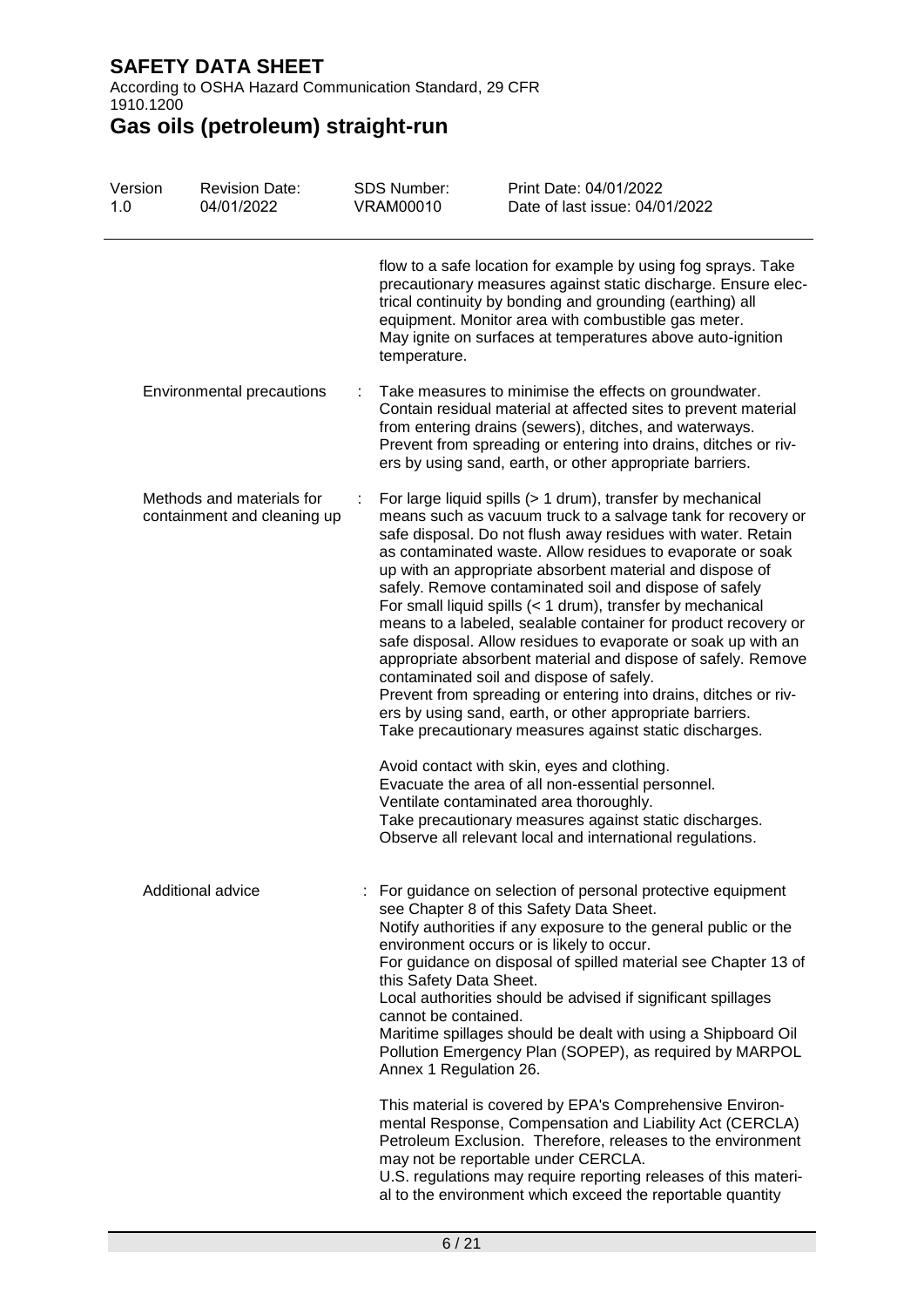Version

According to OSHA Hazard Communication Standard, 29 CFR 1910.1200

SDS Number:

Print Date: 04/01/2022

**Gas oils (petroleum) straight-run**

Revision Date:

| 1.0                     | 04/01/2022                             | <b>VRAM00010</b>                                                                                              | Date of last issue: 04/01/2022                                                                                                                                                                                                                                                                                                                                                                                                                                                                                                                                                                                                                                                                                                                                                                       |
|-------------------------|----------------------------------------|---------------------------------------------------------------------------------------------------------------|------------------------------------------------------------------------------------------------------------------------------------------------------------------------------------------------------------------------------------------------------------------------------------------------------------------------------------------------------------------------------------------------------------------------------------------------------------------------------------------------------------------------------------------------------------------------------------------------------------------------------------------------------------------------------------------------------------------------------------------------------------------------------------------------------|
|                         |                                        | (800) 424-8802.<br>8802.                                                                                      | (refer to Chapter 15) to the National Response Center at<br>Under Section 311 of the Clean Water Act (CWA) this material<br>is considered an oil. As such, spills into surface waters must<br>be reported to the National Response Center at (800) 424-                                                                                                                                                                                                                                                                                                                                                                                                                                                                                                                                              |
|                         | <b>SECTION 7. HANDLING AND STORAGE</b> |                                                                                                               |                                                                                                                                                                                                                                                                                                                                                                                                                                                                                                                                                                                                                                                                                                                                                                                                      |
|                         | <b>Technical measures</b>              | material.<br>laundering.<br>Prevent spillages.<br>vapours, mists or aerosols.<br>Never siphon by mouth.       | Avoid breathing of or direct contact with material. Only use in<br>well ventilated areas. Wash thoroughly after handling. For<br>guidance on selection of personal protective equipment see<br>Chapter 8 of this Safety Data Sheet.<br>Use the information in this data sheet as input to a risk as-<br>sessment of local circumstances to help determine appropri-<br>ate controls for safe handling, storage and disposal of this<br>Air-dry contaminated clothing in a well-ventilated area before<br>Properly dispose of any contaminated rags or cleaning mate-<br>rials in order to prevent fires.<br>Use local exhaust ventilation if there is risk of inhalation of<br>Contaminated leather articles including shoes cannot be de-<br>contaminated and should be destroyed to prevent reuse. |
| Advice on safe handling |                                        | age facilities are followed.<br>sources. Avoid sparks.<br>Earth all equipment.<br>vapours, mists or aerosols. | Ensure that all local regulations regarding handling and stor-<br>Avoid inhaling vapour and/or mists.<br>Extinguish any naked flames. Do not smoke. Remove ignition<br>When using do not eat or drink.<br>Use only non-sparking tools.<br>Avoid prolonged or repeated contact with skin.<br>Properly dispose of any contaminated rags or cleaning mate-<br>rials in order to prevent fires.<br>Use local exhaust ventilation if there is risk of inhalation of<br>The inherent toxic and olfactory (sense of smell) fatiguing<br>properties of hydrogen sulphide require that air monitoring<br>alarms be used if concentrations are expected to reach harm-<br>ful levels such as in enclosed spaces, heated transport ves-<br>sels and spill or leak situations. If the air concentration ex-      |
|                         | Avoidance of contact                   | tory protection is in use.<br>Strong oxidising agents.                                                        | ceeds 10 ppm, the area should be evacuated unless respira-                                                                                                                                                                                                                                                                                                                                                                                                                                                                                                                                                                                                                                                                                                                                           |
|                         | <b>Product Transfer</b>                |                                                                                                               | Avoid splash filling Wait 2 minutes after tank filling (for tanks                                                                                                                                                                                                                                                                                                                                                                                                                                                                                                                                                                                                                                                                                                                                    |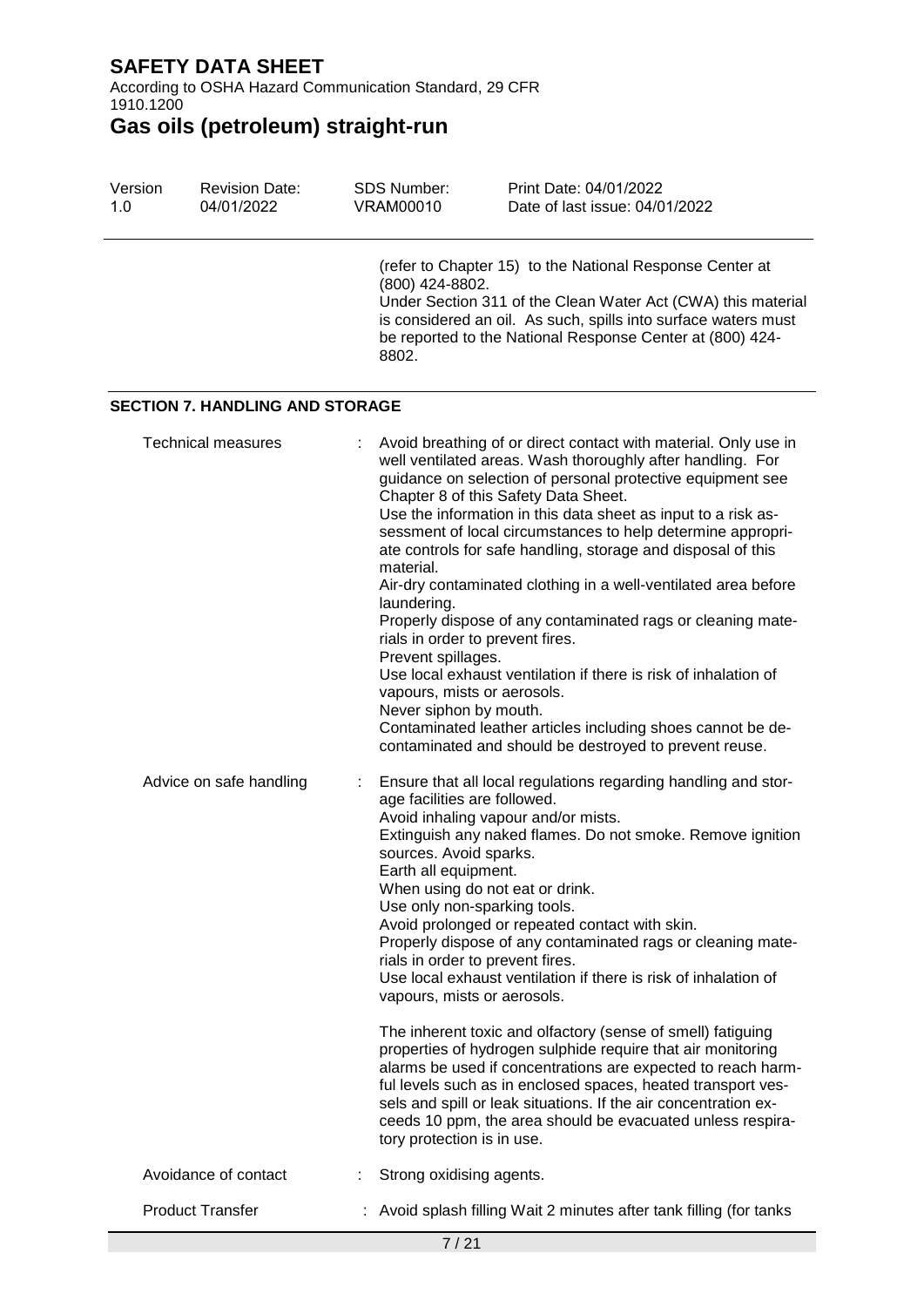According to OSHA Hazard Communication Standard, 29 CFR 1910.1200

| Version<br>1.0 | <b>Revision Date:</b><br>04/01/2022           | <b>SDS Number:</b><br><b>VRAM00010</b>                                                     | Print Date: 04/01/2022<br>Date of last issue: 04/01/2022                                                                                                                                                                                                                                                                                                                                                                                                                                                                                                                                                                                                                                                                                                                                                                                                                                                                                                                                                                                                                                                                                                                                                                                              |
|----------------|-----------------------------------------------|--------------------------------------------------------------------------------------------|-------------------------------------------------------------------------------------------------------------------------------------------------------------------------------------------------------------------------------------------------------------------------------------------------------------------------------------------------------------------------------------------------------------------------------------------------------------------------------------------------------------------------------------------------------------------------------------------------------------------------------------------------------------------------------------------------------------------------------------------------------------------------------------------------------------------------------------------------------------------------------------------------------------------------------------------------------------------------------------------------------------------------------------------------------------------------------------------------------------------------------------------------------------------------------------------------------------------------------------------------------|
|                |                                               |                                                                                            | such as those on road tanker vehicles) before opening hatch-<br>es or manholes. Wait 30 minutes after tank filling (for large<br>storage tanks) before opening hatches or manholes. Keep<br>containers closed when not in use. Even with proper ground-<br>ing and bonding, this material can still accumulate an electro-<br>static charge. If sufficient charge is allowed to accumulate,<br>electrostatic discharge and ignition of flammable air-vapour<br>mixtures can occur. Be aware of handling operations that may<br>give rise to additional hazards that result from the accumula-<br>tion of static charges. These include but are not limited to<br>pumping (especially turbulent flow), mixing, filtering, splash<br>filling, cleaning and filling of tanks and containers, sampling,<br>switch loading, gauging, vacuum truck operations, and me-<br>chanical movements. These activities may lead to static dis-<br>charge e.g. spark formation. Restrict line velocity during<br>pumping in order to avoid generation of electrostatic discharge<br>(≤ 1 m/s until fill pipe submerged to twice its diameter, then ≤<br>7 m/s). Avoid splash filling. Do NOT use compressed air for<br>filling, discharging, or handling operations. |
|                | Further information on stor-<br>age stability | ÷<br>Prevent ingress of water.<br>Tank storage:<br>mum 15 cm).<br>reduce the risk.<br>ble. | Drum and small container storage:<br>Drums should be stacked to a maximum of 3 high.<br>Use properly labeled and closable containers.<br>Tanks must be specifically designed for use with this product.<br>Bulk storage tanks should be diked (bunded).<br>Locate tanks away from heat and other sources of ignition.<br>Tanks should be fitted with heating coils.<br>Ensure heating coils are always covered with product (mini-<br>Electrostatic charges will be generated during pumping.<br>Electrostatic discharge may cause fire. Ensure electrical con-<br>tinuity by bonding and grounding (earthing) all equipment to<br>The vapours in the head space of the storage vessel may lie<br>in the flammable/explosive range and hence may be flamma-<br>Refer to section 15 for any additional specific legislation cov-<br>ering the packaging and storage of this product.                                                                                                                                                                                                                                                                                                                                                                   |
|                | Packaging material                            | steel, stainless steel.                                                                    | Suitable material: For containers, or container linings use mild<br>Unsuitable material: Some synthetic materials may be unsuit-<br>able for containers or container linings depending on the ma-<br>terial specification and intended use. Examples of materials to<br>avoid are: natural rubber (NR), nitrile rubber (NBR), ethylene<br>propylene rubber (EPDM), polymethyl methacrylate (PMMA),<br>polystyrene, polyvinyl chloride (PVC), polyisobutylene., Com-<br>patibility should be checked with the manufacturer.                                                                                                                                                                                                                                                                                                                                                                                                                                                                                                                                                                                                                                                                                                                            |
|                | <b>Container Advice</b>                       |                                                                                            | Do not cut, drill, grind, weld or perform similar operations on or<br>near containers. Containers, even those that have been emp-                                                                                                                                                                                                                                                                                                                                                                                                                                                                                                                                                                                                                                                                                                                                                                                                                                                                                                                                                                                                                                                                                                                     |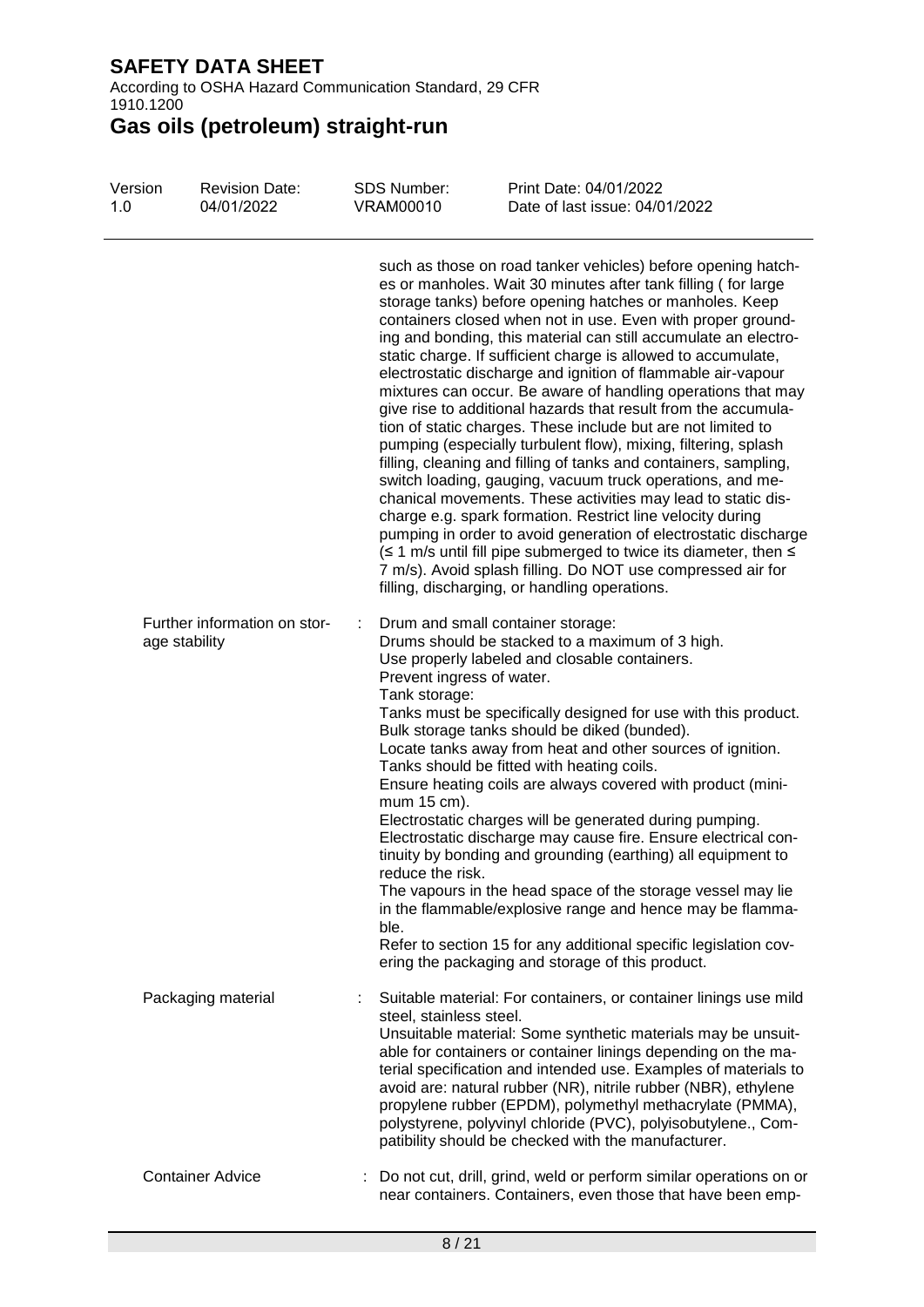According to OSHA Hazard Communication Standard, 29 CFR 1910.1200

### **Gas oils (petroleum) straight-run**

| Version<br>1.0  | <b>Revision Date:</b><br>04/01/2022 | <b>SDS Number:</b><br>VRAM00010                          | Print Date: 04/01/2022<br>Date of last issue: 04/01/2022                                                                                                                                                                                                                                                                                                                        |  |
|-----------------|-------------------------------------|----------------------------------------------------------|---------------------------------------------------------------------------------------------------------------------------------------------------------------------------------------------------------------------------------------------------------------------------------------------------------------------------------------------------------------------------------|--|
| Specific use(s) |                                     | tied, can contain explosive vapours.<br>: Not applicable |                                                                                                                                                                                                                                                                                                                                                                                 |  |
|                 |                                     | on Static Electricity).                                  | See additional references that provide safe handling practices<br>for liquids that are determined to be static accumulators:<br>American Petroleum Institute 2003 (Protection Against Igni-<br>tions Arising out of Static, Lightning and Stray Currents) or<br>National Fire Protection Agency 77 (Recommended Practices<br>IEC/TS 60079-32-1: Electrostatic hazards, guidance |  |

#### **SECTION 8. EXPOSURE CONTROLS AND PERSONAL PROTECTION**

#### **Components with workplace control parameters**

Contains no substances with occupational exposure limit values.

#### **Biological occupational exposure limits**

No biological limit allocated.

#### **Monitoring Methods**

Monitoring of the concentration of substances in the breathing zone of workers or in the general workplace may be required to confirm compliance with an OEL and adequacy of exposure controls. For some substances biological monitoring may also be appropriate.

Validated exposure measurement methods should be applied by a competent person and samples analysed by an accredited laboratory.

Examples of sources of recommended exposure measurement methods are given below or contact the supplier. Further national methods may be available.

National Institute of Occupational Safety and Health (NIOSH), USA: Manual of Analytical Methods http://www.cdc.gov/niosh/

Occupational Safety and Health Administration (OSHA), USA: Sampling and Analytical Methods http://www.osha.gov/

Health and Safety Executive (HSE), UK: Methods for the Determination of Hazardous Substances http://www.hse.gov.uk/

Institut für Arbeitsschutz Deutschen Gesetzlichen Unfallversicherung (IFA) , Germany http://www.dguv.de/inhalt/index.jsp

L'Institut National de Recherche et de Securité, (INRS), France http://www.inrs.fr/accueil

**Engineering measures** : The level of protection and types of controls necessary will vary depending upon potential exposure conditions. Select controls based on a risk assessment of local circumstances. Appropriate measures include: Use sealed systems as far as possible. Firewater monitors and deluge systems are recommended. Adequate explosion-proof ventilation to control airborne concentrations below the exposure guidelines/limits. Local exhaust ventilation is recommended. Eye washes and showers for emergency use.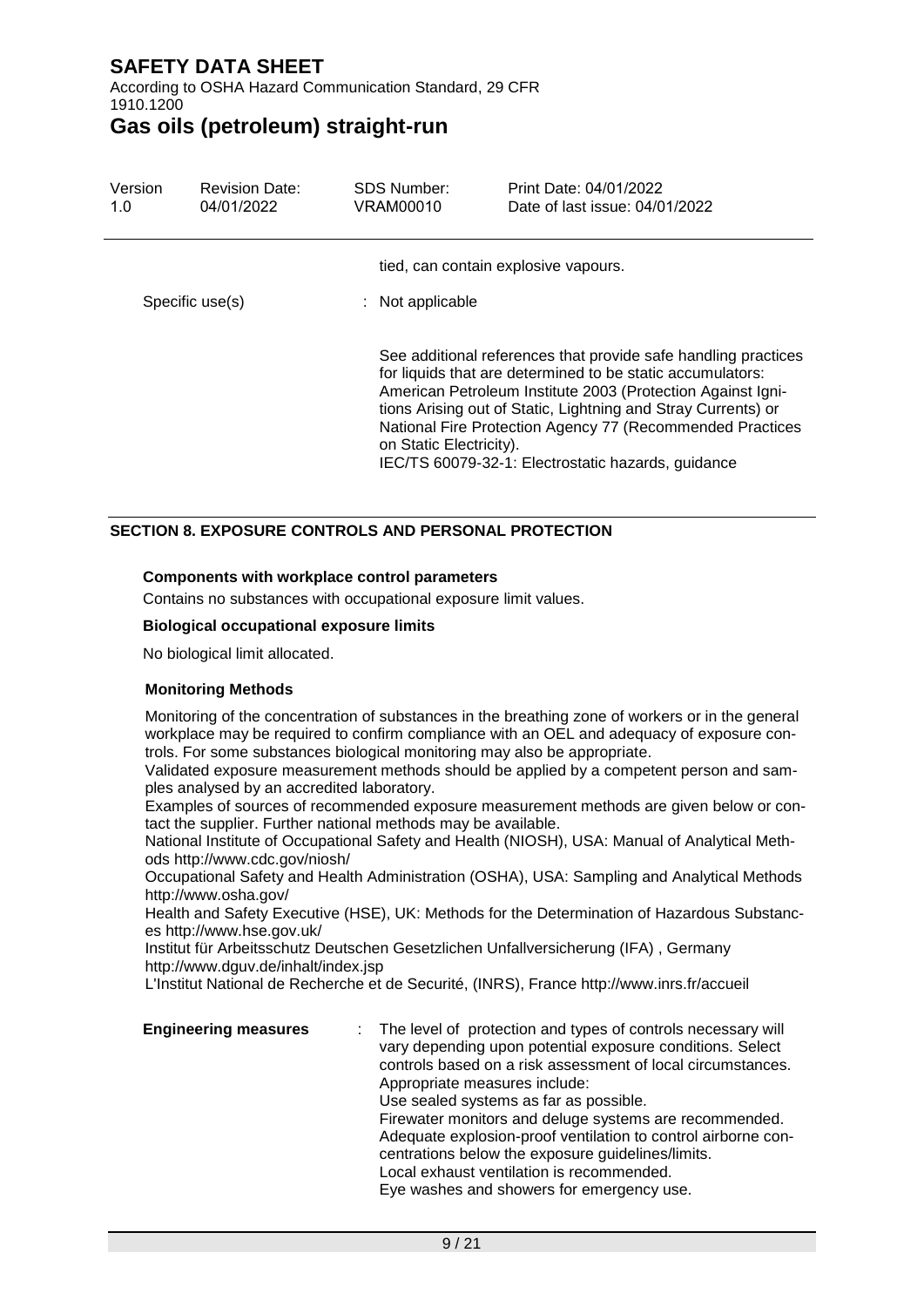According to OSHA Hazard Communication Standard, 29 CFR 1910.1200

**Gas oils (petroleum) straight-run**

| Version<br>1.0 | <b>Revision Date:</b><br>04/01/2022 | <b>SDS Number:</b><br><b>VRAM00010</b>                                                              | Print Date: 04/01/2022<br>Date of last issue: 04/01/2022                                                                                                                                                                                                                                                                                                                                                                                                                                                                                                                                                                                                                                                                                                                                                                                                  |
|----------------|-------------------------------------|-----------------------------------------------------------------------------------------------------|-----------------------------------------------------------------------------------------------------------------------------------------------------------------------------------------------------------------------------------------------------------------------------------------------------------------------------------------------------------------------------------------------------------------------------------------------------------------------------------------------------------------------------------------------------------------------------------------------------------------------------------------------------------------------------------------------------------------------------------------------------------------------------------------------------------------------------------------------------------|
|                |                                     | <b>General Information:</b>                                                                         |                                                                                                                                                                                                                                                                                                                                                                                                                                                                                                                                                                                                                                                                                                                                                                                                                                                           |
|                |                                     | Practice good housekeeping.<br>controls.<br>product.<br>nance.<br>subsequent recycle.<br>assistance | Always observe good personal hygiene measures, such as<br>washing hands after handling the material and before eating,<br>drinking, and/or smoking. Routinely wash work clothing and<br>protective equipment to remove contaminants. Discard con-<br>taminated clothing and footwear that cannot be cleaned.<br>Define procedures for safe handling and maintenance of<br>Educate and train workers in the hazards and control<br>measures relevant to normal activities associated with this<br>Ensure appropriate selection, testing and maintenance of<br>equipment used to control exposure, e.g. personal protective<br>equipment, local exhaust ventilation.<br>Drain down system prior to equipment break-in or mainte-<br>Retain drain downs in sealed storage pending disposal or for<br>Do not ingest. If swallowed then seek immediate medical |
|                | Personal protective equipment       |                                                                                                     |                                                                                                                                                                                                                                                                                                                                                                                                                                                                                                                                                                                                                                                                                                                                                                                                                                                           |
|                | Respiratory protection              | t<br>ratus.                                                                                         | If engineering controls do not maintain airborne concentra-<br>tions to a level which is adequate to protect worker health,<br>select respiratory protection equipment suitable for the spe-<br>cific conditions of use and meeting relevant legislation.<br>Check with respiratory protective equipment suppliers.<br>Where air-filtering respirators are suitable, select an appro-<br>priate combination of mask and filter.<br>Where air-filtering respirators are unsuitable (e.g. airborne<br>concentrations are high, risk of oxygen deficiency, confined<br>space) use appropriate positive pressure breathing appa-<br>All respiratory protection equipment and use must be in ac-<br>cordance with local regulations.                                                                                                                           |
|                |                                     |                                                                                                     | Respirator selection, use and maintenance should be in ac-<br>cordance with the requirements of the OSHA Respiratory<br>Protection Standard, 29 CFR 1910.134.                                                                                                                                                                                                                                                                                                                                                                                                                                                                                                                                                                                                                                                                                             |
|                |                                     |                                                                                                     | Select a filter suitable for the combination of organic gases<br>and vapours [Type A/Type P boiling point >65°C (149°F)].                                                                                                                                                                                                                                                                                                                                                                                                                                                                                                                                                                                                                                                                                                                                 |
|                |                                     |                                                                                                     | In areas where hydrogen sulphide vapours may accumulate,<br>a positive-pressure air-supplied respirator is advised.                                                                                                                                                                                                                                                                                                                                                                                                                                                                                                                                                                                                                                                                                                                                       |
|                |                                     |                                                                                                     |                                                                                                                                                                                                                                                                                                                                                                                                                                                                                                                                                                                                                                                                                                                                                                                                                                                           |

# Hand protection<br>Remarks

: Personal hygiene is a key element of effective hand care. Gloves must only be worn on clean hands. After using gloves, hands should be washed and dried thoroughly. Appli-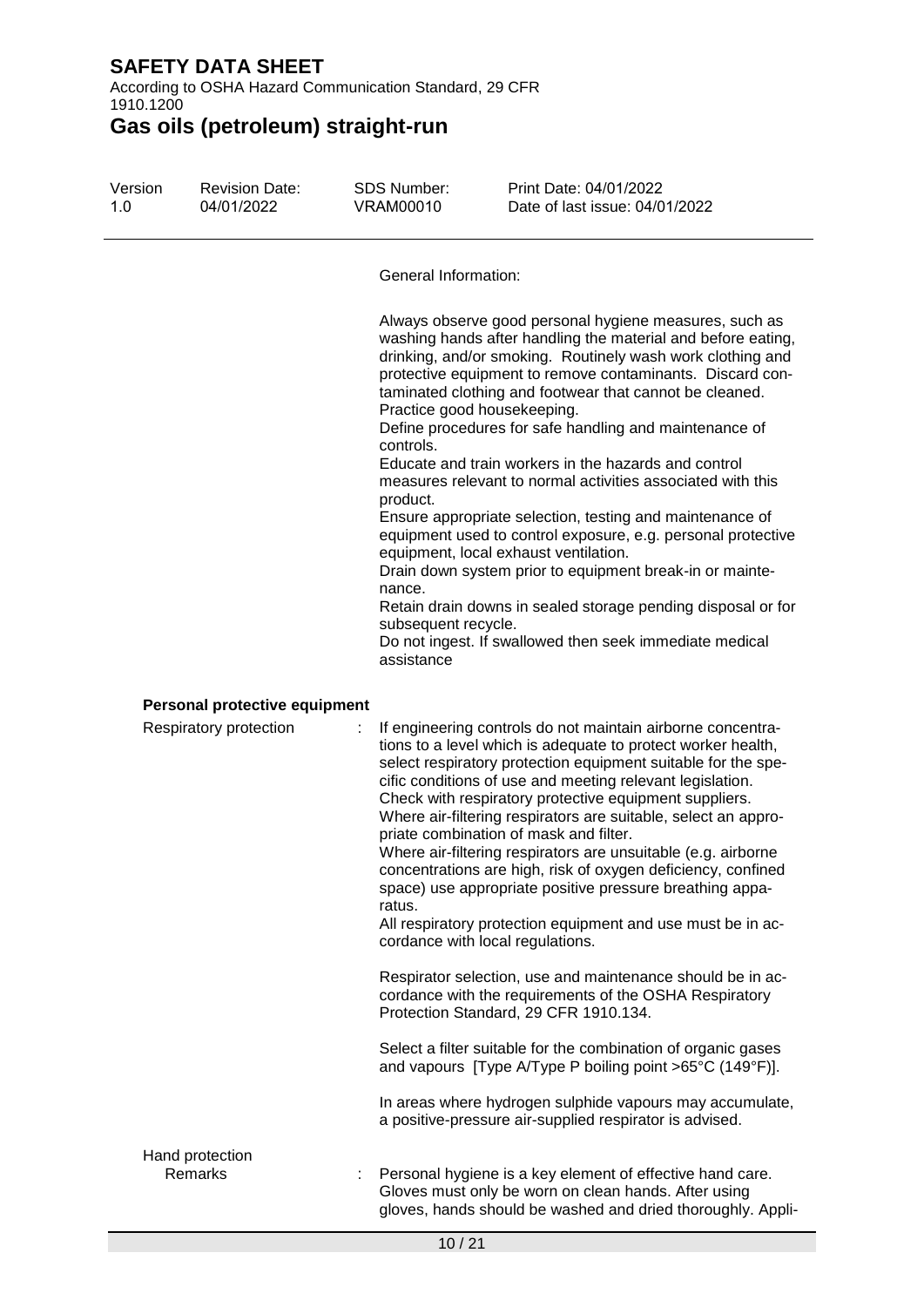According to OSHA Hazard Communication Standard, 29 CFR 1910.1200

| Version<br>1.0 | <b>Revision Date:</b><br>04/01/2022                | <b>SDS Number:</b><br><b>VRAM00010</b> | Print Date: 04/01/2022<br>Date of last issue: 04/01/2022                                                                                                                                                                                                                                                                                                                                                                                                                                                                                                                                                                                                                                                                                                                                                                                                                                                                                                                                                                                                                                                                                                                                                                                                                                                                                                                                     |
|----------------|----------------------------------------------------|----------------------------------------|----------------------------------------------------------------------------------------------------------------------------------------------------------------------------------------------------------------------------------------------------------------------------------------------------------------------------------------------------------------------------------------------------------------------------------------------------------------------------------------------------------------------------------------------------------------------------------------------------------------------------------------------------------------------------------------------------------------------------------------------------------------------------------------------------------------------------------------------------------------------------------------------------------------------------------------------------------------------------------------------------------------------------------------------------------------------------------------------------------------------------------------------------------------------------------------------------------------------------------------------------------------------------------------------------------------------------------------------------------------------------------------------|
|                |                                                    |                                        | cation of a non-perfumed moisturizer is recommended. Suit-<br>ability and durability of a glove is dependent on usage, e.g.<br>frequency and duration of contact, chemical resistance of<br>glove material, dexterity. Always seek advice from glove sup-<br>pliers. Contaminated gloves should be replaced. Select<br>gloves tested to a relevant standard (e.g. Europe EN374 for<br>chemical resistance and EN407 for heat resistance). For<br>continuous contact we recommend gloves with breakthrough<br>time of more than 240 minutes with preference for $>$ 480<br>minutes where suitable gloves can be identified. For short-<br>term/splash protection we recommend the same, but recog-<br>nize that suitable gloves offering this level of protection may<br>not be available and in this case a lower breakthrough time<br>maybe acceptable so long as appropriate maintenance and<br>replacement regimes are followed. Glove thickness is not a<br>good predictor of glove resistance to a chemical as it is de-<br>pendent on the exact composition of the glove material.<br>Select gloves tested to a relevant standard (e.g. Europe<br>EN374, US F739). When prolonged or frequent repeated<br>contact occurs, Nitrile gloves may be suitable. (Breakthrough<br>time of > 240 minutes.) For incidental contact/splash protec-<br>tion Neoprene, PVC gloves may be suitable. |
|                | Eye protection                                     | adequate eye protection.               | : Wear goggles for use against liquids and gas.<br>If a local risk assessment deems it so then chemical splash<br>goggles may not be required and safety glasses may provide                                                                                                                                                                                                                                                                                                                                                                                                                                                                                                                                                                                                                                                                                                                                                                                                                                                                                                                                                                                                                                                                                                                                                                                                                 |
|                | Skin and body protection                           |                                        | Wear chemical resistant gloves/gauntlets and boots. Where<br>risk of splashing, also wear an apron.                                                                                                                                                                                                                                                                                                                                                                                                                                                                                                                                                                                                                                                                                                                                                                                                                                                                                                                                                                                                                                                                                                                                                                                                                                                                                          |
|                | Protective measures                                |                                        | Personal protective equipment (PPE) should meet recom-<br>mended national standards. Check with PPE suppliers.                                                                                                                                                                                                                                                                                                                                                                                                                                                                                                                                                                                                                                                                                                                                                                                                                                                                                                                                                                                                                                                                                                                                                                                                                                                                               |
|                | Hygiene measures                                   | Practice good housekeeping.            | Always observe good personal hygiene measures, such as<br>washing hands after handling the material and before eating,<br>drinking, and/or smoking. Routinely wash work clothing and<br>protective equipment to remove contaminants. Discard con-<br>taminated clothing and footwear that cannot be cleaned.                                                                                                                                                                                                                                                                                                                                                                                                                                                                                                                                                                                                                                                                                                                                                                                                                                                                                                                                                                                                                                                                                 |
|                | <b>Environmental exposure controls</b>             |                                        |                                                                                                                                                                                                                                                                                                                                                                                                                                                                                                                                                                                                                                                                                                                                                                                                                                                                                                                                                                                                                                                                                                                                                                                                                                                                                                                                                                                              |
|                | General advice                                     | vapour.<br>section 6.                  | : Local guidelines on emission limits for volatile substances<br>must be observed for the discharge of exhaust air containing<br>Information on accidental release measures are to be found in                                                                                                                                                                                                                                                                                                                                                                                                                                                                                                                                                                                                                                                                                                                                                                                                                                                                                                                                                                                                                                                                                                                                                                                               |
|                | <b>SECTION 9. PHYSICAL AND CHEMICAL PROPERTIES</b> |                                        |                                                                                                                                                                                                                                                                                                                                                                                                                                                                                                                                                                                                                                                                                                                                                                                                                                                                                                                                                                                                                                                                                                                                                                                                                                                                                                                                                                                              |
|                | Appearance                                         | liquid                                 |                                                                                                                                                                                                                                                                                                                                                                                                                                                                                                                                                                                                                                                                                                                                                                                                                                                                                                                                                                                                                                                                                                                                                                                                                                                                                                                                                                                              |
|                | Colour                                             | Data not available                     |                                                                                                                                                                                                                                                                                                                                                                                                                                                                                                                                                                                                                                                                                                                                                                                                                                                                                                                                                                                                                                                                                                                                                                                                                                                                                                                                                                                              |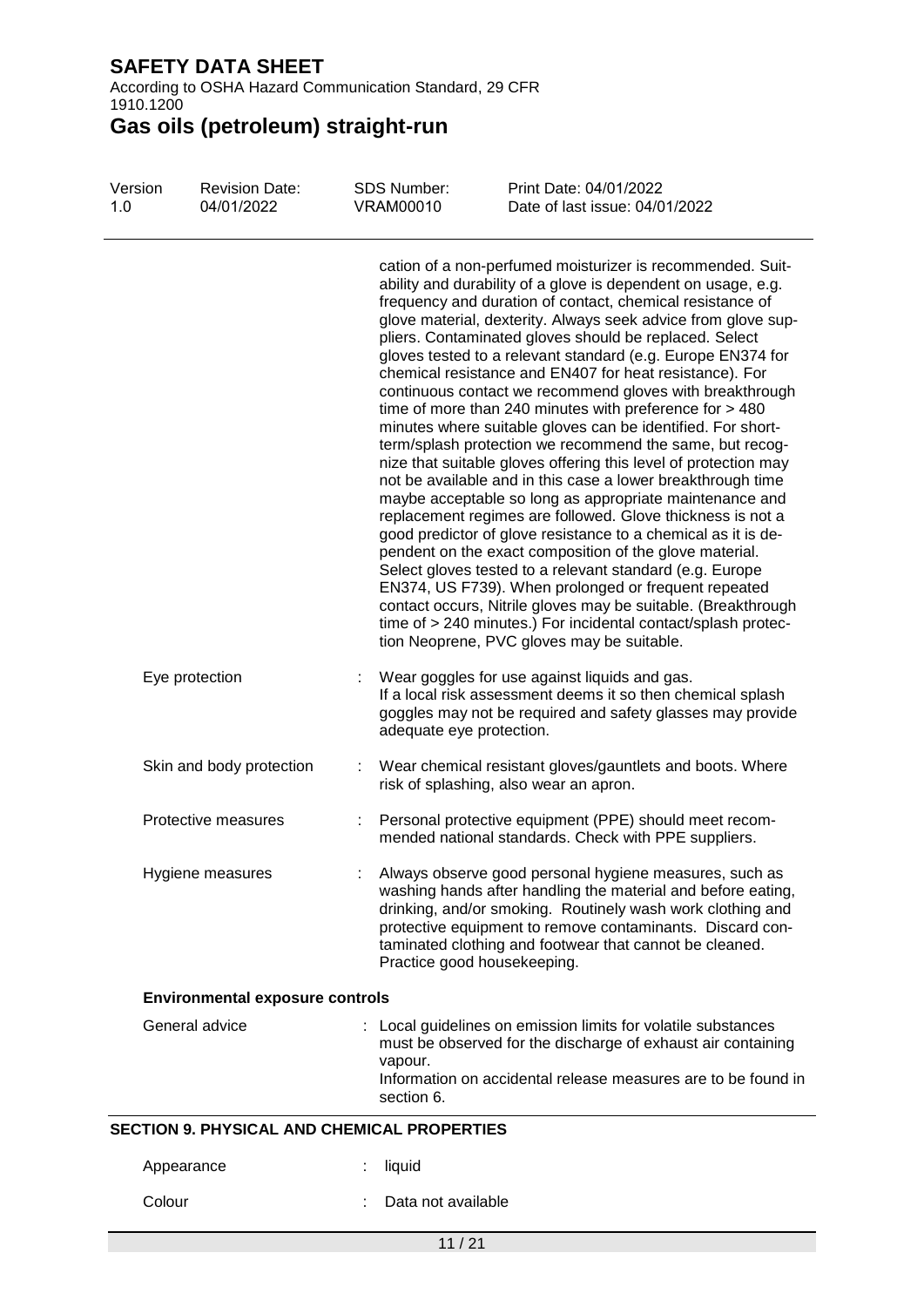According to OSHA Hazard Communication Standard, 29 CFR 1910.1200

| Version<br>1.0 | <b>Revision Date:</b><br>04/01/2022                                     |   | <b>SDS Number:</b><br><b>VRAM00010</b>             | Print Date: 04/01/2022<br>Date of last issue: 04/01/2022 |
|----------------|-------------------------------------------------------------------------|---|----------------------------------------------------|----------------------------------------------------------|
|                |                                                                         |   |                                                    |                                                          |
|                | Odour                                                                   |   | Data not available                                 |                                                          |
|                | <b>Odour Threshold</b>                                                  | ÷ | Data not available                                 |                                                          |
|                | pH                                                                      | ÷ | Not applicable                                     |                                                          |
|                | Boiling point/boiling range                                             |   | 160 - 471 °C / 320 - 880 °F<br>Method: Unspecified |                                                          |
|                | Flash point                                                             |   | $>= 55 °C / >= 131 °F$                             |                                                          |
|                |                                                                         |   | Method: Unspecified                                |                                                          |
|                | Evaporation rate                                                        |   | Data not available                                 |                                                          |
|                | Flammability (solid, gas)                                               | ÷ | Not applicable                                     |                                                          |
|                | Upper explosion limit / upper<br>flammability limit                     |   | : no data available                                |                                                          |
|                | Lower explosion limit / Lower : no data available<br>flammability limit |   |                                                    |                                                          |
|                | Vapour pressure                                                         | ÷ | $\leq$ 0.4 kPa (38 °C / 100 °F)                    |                                                          |
|                |                                                                         |   | Method: Unspecified                                |                                                          |
|                |                                                                         |   | <= 0.6 kPa (50 °C / 122 °F)                        |                                                          |
|                |                                                                         |   | Method: Unspecified                                |                                                          |
|                | Relative density                                                        |   | Data not available                                 |                                                          |
|                | Density                                                                 |   | Method: Unspecified                                | 835 - 849 kg/m3 (15.0 °C / 59.0 °F)                      |
|                | Solubility(ies)<br>Water solubility                                     | ÷ | negligible                                         |                                                          |
|                | Partition coefficient: n-<br>octanol/water                              |   | Data not available                                 |                                                          |
|                | Auto-ignition temperature                                               | ÷ | Data not available                                 |                                                          |
|                | Decomposition temperature                                               | ÷ | Data not available                                 |                                                          |
|                | Viscosity<br>Viscosity, kinematic                                       | ÷ |                                                    | 1.5 - 7.4 mm2/s (40.0 °C / 104.0 °F)                     |
|                |                                                                         |   | Method: Unspecified                                |                                                          |
|                |                                                                         |   |                                                    | 1.5 - 7.4 mm2/s (50.0 °C / 122.0 °F)                     |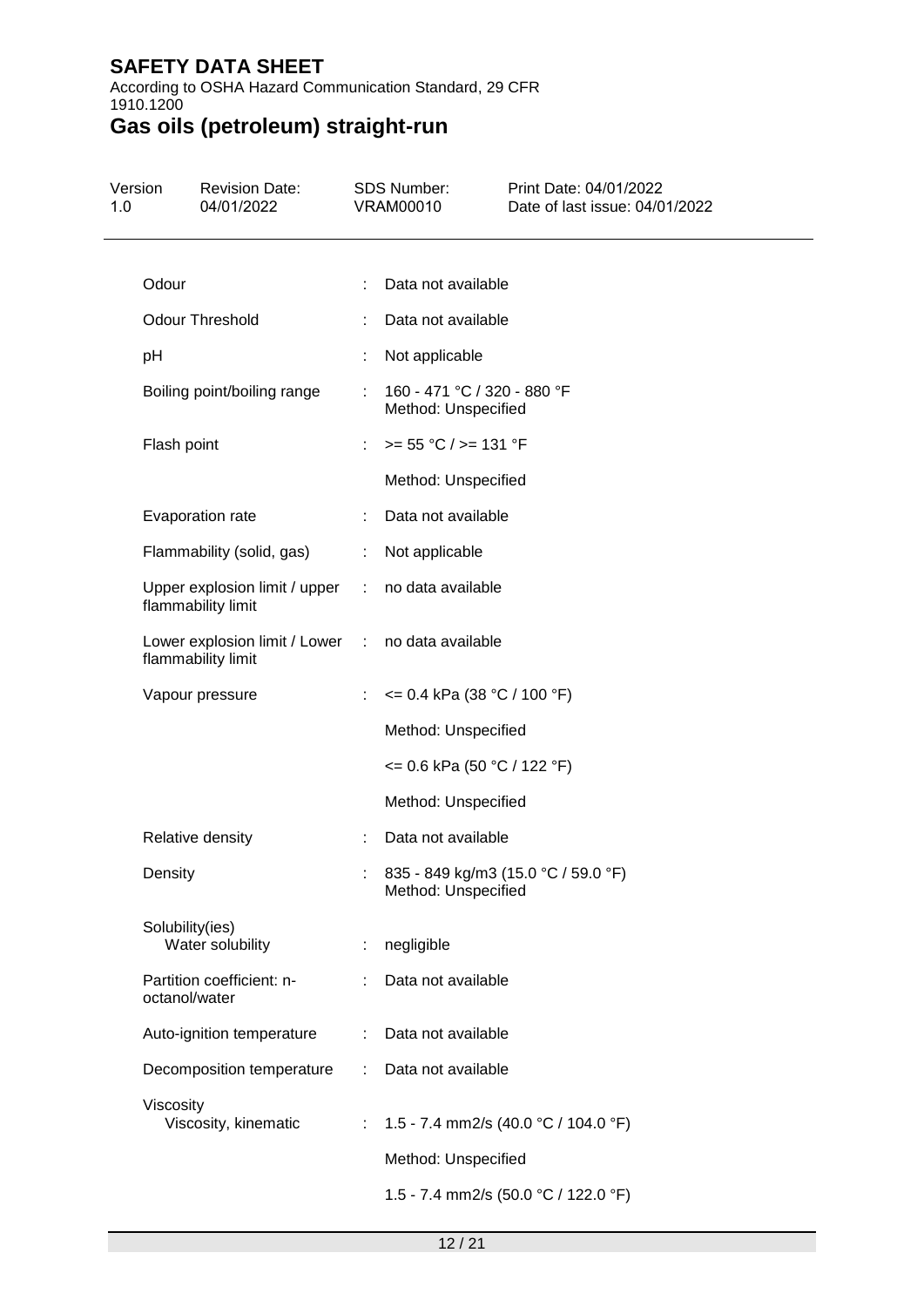According to OSHA Hazard Communication Standard, 29 CFR 1910.1200

# **Gas oils (petroleum) straight-run**

| Version<br>1.0       | <b>Revision Date:</b><br>04/01/2022 | SDS Number:<br>VRAM00010 | Print Date: 04/01/2022<br>Date of last issue: 04/01/2022                                                                                                                                                                                                                                                                                                                                                                                                                                                                                    |
|----------------------|-------------------------------------|--------------------------|---------------------------------------------------------------------------------------------------------------------------------------------------------------------------------------------------------------------------------------------------------------------------------------------------------------------------------------------------------------------------------------------------------------------------------------------------------------------------------------------------------------------------------------------|
|                      |                                     | Method: Unspecified      |                                                                                                                                                                                                                                                                                                                                                                                                                                                                                                                                             |
| Explosive properties |                                     |                          | Classification Code: NOT CLASS: Not classified                                                                                                                                                                                                                                                                                                                                                                                                                                                                                              |
| Oxidizing properties |                                     | Not applicable           |                                                                                                                                                                                                                                                                                                                                                                                                                                                                                                                                             |
| Conductivity         |                                     | uid                      | : Low conductivity: $<$ 100 pS/m, The conductivity of this material<br>makes it a static accumulator., A liquid is typically considered<br>nonconductive if its conductivity is below 100 pS/m and is<br>considered semi-conductive if its conductivity is below 10,000<br>pS/m., Whether a liquid is nonconductive or semiconductive,<br>the precautions are the same., A number of factors, for exam-<br>ple liquid temperature, presence of contaminants, and anti-<br>static additives can greatly influence the conductivity of a liq- |

### **SECTION 10. STABILITY AND REACTIVITY**

| Reactivity                              |           | Oxidises on contact with air.                                                                                                                                                                                                                                                                                                                                                                                        |
|-----------------------------------------|-----------|----------------------------------------------------------------------------------------------------------------------------------------------------------------------------------------------------------------------------------------------------------------------------------------------------------------------------------------------------------------------------------------------------------------------|
| Chemical stability                      |           | Stable under normal conditions of use.                                                                                                                                                                                                                                                                                                                                                                               |
| Possibility of hazardous reac-<br>tions | $\sim$ 1. | No hazardous reaction is expected when handled and stored<br>according to provisions                                                                                                                                                                                                                                                                                                                                 |
| Conditions to avoid                     |           | : Avoid heat, sparks, open flames and other ignition sources.                                                                                                                                                                                                                                                                                                                                                        |
|                                         |           | In certain circumstances product can ignite due to static elec-<br>tricity.                                                                                                                                                                                                                                                                                                                                          |
| Incompatible materials                  |           | : Strong oxidising agents.                                                                                                                                                                                                                                                                                                                                                                                           |
| Hazardous decomposition<br>products     |           | Hazardous decomposition products are not expected to form<br>during normal storage.<br>Thermal decomposition is highly dependent on conditions. A<br>complex mixture of airborne solids, liquids and gases includ-<br>ing carbon monoxide, carbon dioxide, sulphur oxides and<br>unidentified organic compounds will be evolved when this<br>material undergoes combustion or thermal or oxidative degra-<br>dation. |
|                                         |           | Hydrogen sulphide.                                                                                                                                                                                                                                                                                                                                                                                                   |

### **SECTION 11. TOXICOLOGICAL INFORMATION**

| Basis for assessment | : Information given is based on product data, a knowledge of    |
|----------------------|-----------------------------------------------------------------|
|                      | the components and the toxicology of similar products.          |
|                      | Unless indicated otherwise, the data presented is representa-   |
|                      | tive of the product as a whole, rather than for individual com- |
|                      | ponent(s).                                                      |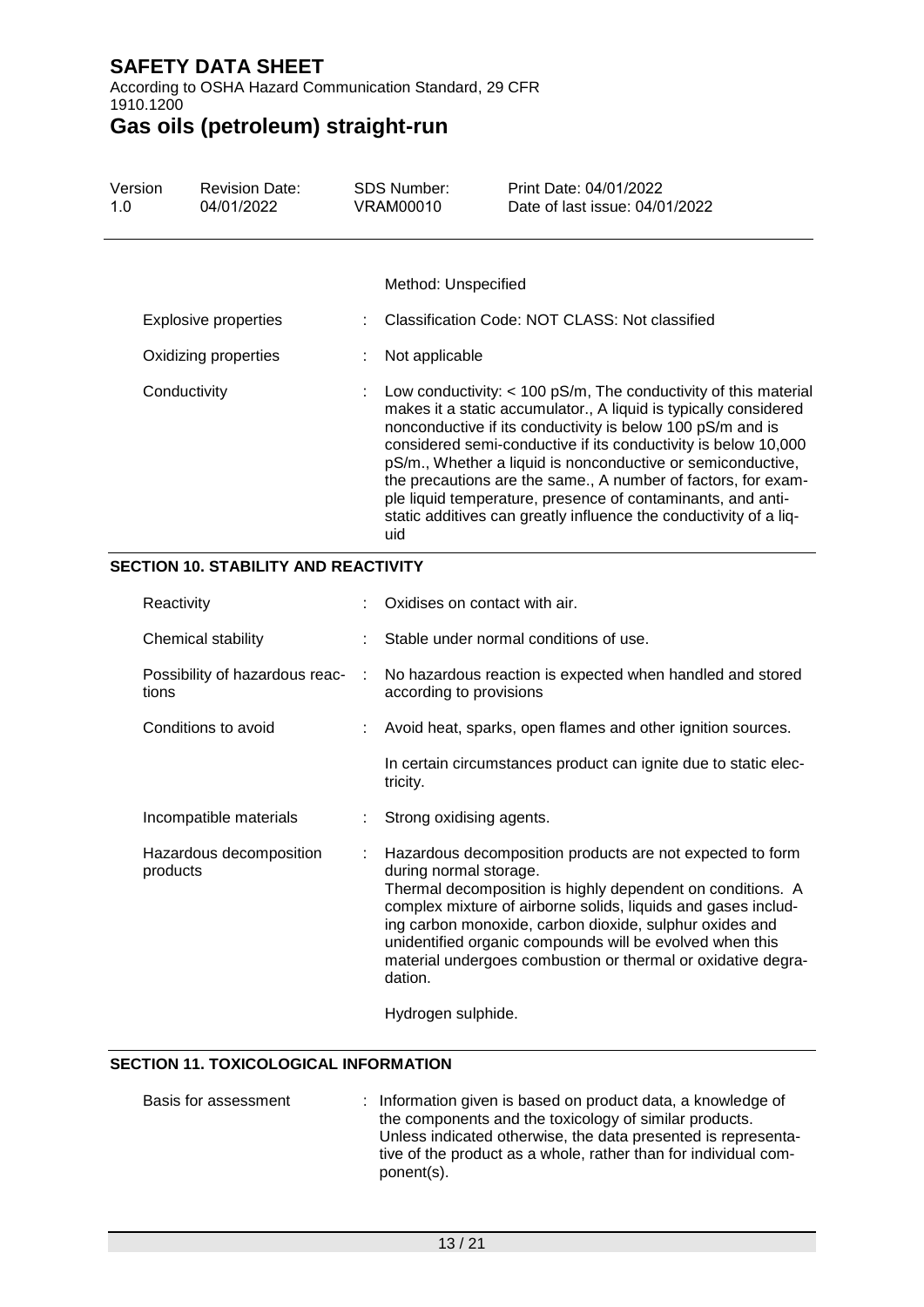According to OSHA Hazard Communication Standard, 29 CFR 1910.1200

### **Gas oils (petroleum) straight-run**

| Version | <b>Revision Date:</b> | SDS Number: | Print Date: 04/01/2022         |
|---------|-----------------------|-------------|--------------------------------|
| 1.0     | 04/01/2022            | VRAM00010   | Date of last issue: 04/01/2022 |

#### **Information on likely routes of exposure**

Skin and eye contact are the primary routes of exposure although exposure may occur through inhalation or following accidental ingestion.

#### **Acute toxicity**

#### **Product:**

| Acute oral toxicity       | : LD 50 (Rat): $>$ 5,000 mg/kg<br>Remarks: Low toxicity:                                |
|---------------------------|-----------------------------------------------------------------------------------------|
| Acute inhalation toxicity | : LC 50 (rat): $> 1 - \le 5$ mg/l<br>Exposure time: 4 h<br>Remarks: Harmful if inhaled. |
| Acute dermal toxicity     | : LD 50 (Rabbit): $> 2,000$ mg/kg<br>Remarks: Low toxicity:                             |

#### **Skin corrosion/irritation**

#### **Product:**

Remarks: Prolonged/repeated contact may cause defatting of the skin which can lead to dermatitis., Slightly irritating to skin., Based on available data, the classification criteria are not met.

#### **Serious eye damage/eye irritation**

#### **Product:**

Remarks: Essentially non-irritating to eyes.

Remarks: Irritating to eyes. (Hydrogen Sulfide)

#### **Respiratory or skin sensitisation**

#### **Product:**

Remarks: Not a sensitiser. Based on available data, the classification criteria are not met.

#### **Germ cell mutagenicity**

**Product:**

: Remarks: Non mutagenic

#### **Carcinogenicity**

#### **Product:**

Remarks: Not a carcinogen., Based on available data, the classification criteria are not met.

**IARC** No component of this product present at levels greater than or equal to 0.1% is identified as probable, possible or confirmed human carcinogen by IARC.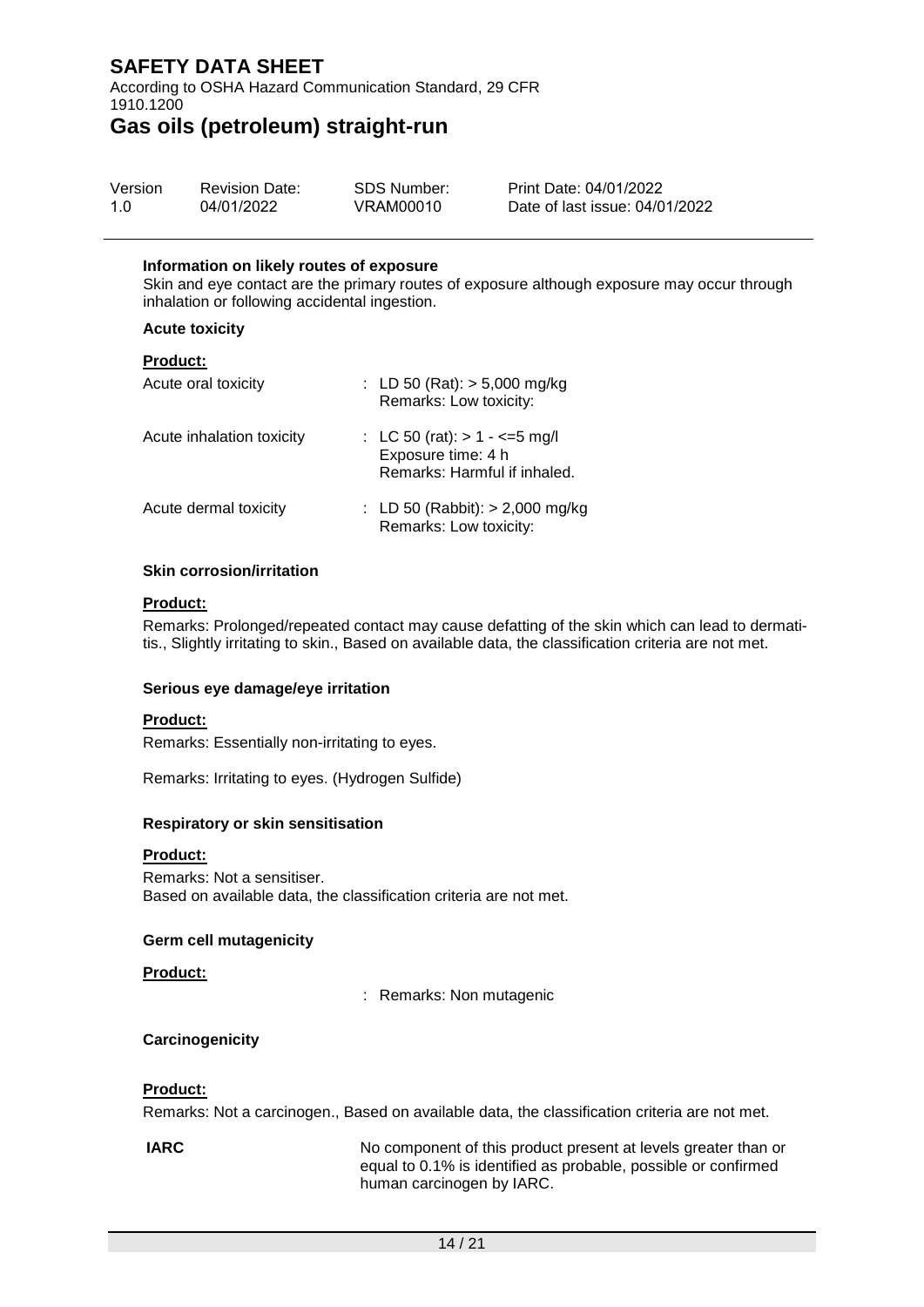According to OSHA Hazard Communication Standard, 29 CFR 1910.1200

### **Gas oils (petroleum) straight-run**

| Version<br>1.0  | <b>Revision Date:</b><br>04/01/2022 | SDS Number:<br>VRAM00010 | Print Date: 04/01/2022<br>Date of last issue: 04/01/2022                                                                           |  |  |  |  |
|-----------------|-------------------------------------|--------------------------|------------------------------------------------------------------------------------------------------------------------------------|--|--|--|--|
| <b>OSHA</b>     |                                     |                          | No component of this product present at levels greater than or<br>equal to 0.1% is on OSHA's list of regulated carcinogens.        |  |  |  |  |
| <b>NTP</b>      |                                     | by NTP.                  | No component of this product present at levels greater than or<br>equal to 0.1% is identified as a known or anticipated carcinogen |  |  |  |  |
|                 | <b>Reproductive toxicity</b>        |                          |                                                                                                                                    |  |  |  |  |
| <b>Product:</b> |                                     |                          |                                                                                                                                    |  |  |  |  |
|                 |                                     |                          | Remarks: Causes foetotoxicity at doses which are maternally                                                                        |  |  |  |  |

**STOT - single exposure**

#### **Product:**

Remarks: Inhalation of vapours or mists may cause irritation to the respiratory system.

Remarks: Inhalation of vapours or mists cause irritation to the respiratory system. (Hydrogen Sulfide)

classification criteria are not met.

toxic., Does not impair fertility., Based on available data, the

#### **STOT - repeated exposure**

#### **Product:**

Target Organs: Bone marrow Remarks: May cause damage to organs or organ systems through prolonged or repeated exposure.

#### **Aspiration toxicity**

#### **Product:**

Aspiration into the lungs when swallowed or vomited may cause chemical pneumonitis which can be fatal.

#### **Further information**

#### **Product:**

Remarks: Classifications by other authorities under varying regulatory frameworks may exist.

Remarks: H2S has a broad range of effects dependent on the airborne concentration and length of exposure: 0.02 ppm odour threshold, smell of rotten eggs; 10 ppm eye and respiratory tract irritation; 100 ppm coughing, headache, dizziness, nausea, eye irritation, loss of sense of smell in minutes; 200 ppm potential for pulmonary oedema after >20-30 minutes; 500 ppm loss of consciousness after short exposures, potential for respiratory arrest; >1000ppm immediate loss of consciousness, may lead rapidly to death, prompt cardiopulmonary resuscitation may be required. Do not depend on sense of smell for warning. H2S causes rapid olfactory fatigue (deadens sense of smell). There is no evidence that H2S will accumulate in the body tissue after repeated exposure.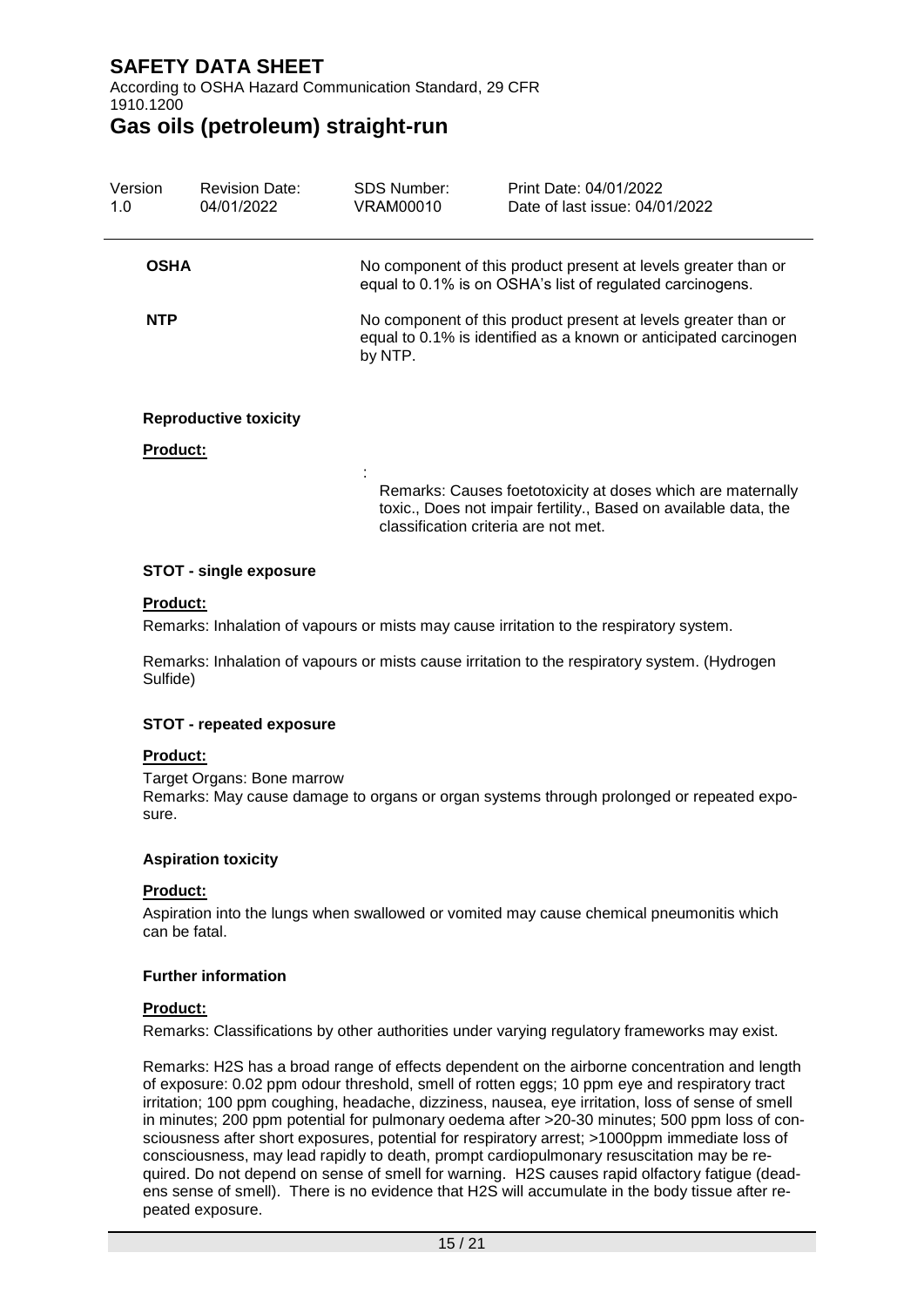According to OSHA Hazard Communication Standard, 29 CFR 1910.1200

# **Gas oils (petroleum) straight-run**

| Version | <b>Revision Date:</b> | SDS Number: | Print Date: 04/01/2022         |
|---------|-----------------------|-------------|--------------------------------|
| 1.0     | 04/01/2022            | VRAM00010   | Date of last issue: 04/01/2022 |

### **SECTION 12. ECOLOGICAL INFORMATION**

| Basis for assessment                                                             |      | : Information given is based on a knowledge of the components<br>and the ecotoxicology of similar products.<br>Unless indicated otherwise, the data presented is representa-<br>tive of the product as a whole, rather than for individual com-<br>ponent(s). |  |  |  |
|----------------------------------------------------------------------------------|------|---------------------------------------------------------------------------------------------------------------------------------------------------------------------------------------------------------------------------------------------------------------|--|--|--|
| <b>Ecotoxicity</b>                                                               |      |                                                                                                                                                                                                                                                               |  |  |  |
| <b>Product:</b><br>Toxicity to fish (Acute toxici-<br>ty)                        |      | Remarks: LL/EL/IL50 $> 1$ <= 10 mg/l<br>Toxic                                                                                                                                                                                                                 |  |  |  |
| Toxicity to daphnia and other :<br>aquatic invertebrates (Acute<br>toxicity)     |      | Remarks: LL/EL/IL50 $> 1$ <= 10 mg/l<br>Toxic                                                                                                                                                                                                                 |  |  |  |
| Toxicity to algae (Acute tox-<br>icity)                                          |      | Remarks: LL/EL/IL50 $> 1$ <= 10 mg/l<br>Toxic                                                                                                                                                                                                                 |  |  |  |
| Toxicity to fish (Chronic tox-<br>icity)                                         | di l | Remarks: Data not available                                                                                                                                                                                                                                   |  |  |  |
| Toxicity to daphnia and other :<br>aquatic invertebrates (Chron-<br>ic toxicity) |      | Remarks: Data not available                                                                                                                                                                                                                                   |  |  |  |
| Toxicity to microorganisms<br>(Acute toxicity)                                   |      | Remarks: LL/EL/IL50 > 100 mg/l<br>Practically non toxic:<br>Based on available data, the classification criteria are not met.                                                                                                                                 |  |  |  |
| <b>Persistence and degradability</b>                                             |      |                                                                                                                                                                                                                                                               |  |  |  |
| Product:<br>Biodegradability                                                     |      | Remarks: Readily biodegradable.                                                                                                                                                                                                                               |  |  |  |
| <b>Bioaccumulative potential</b>                                                 |      |                                                                                                                                                                                                                                                               |  |  |  |
| Product:<br><b>Bioaccumulation</b>                                               |      | Remarks: Contains components with the potential to bioac-<br>cumulate.                                                                                                                                                                                        |  |  |  |
| <b>Mobility in soil</b>                                                          |      |                                                                                                                                                                                                                                                               |  |  |  |
| Product:<br>Mobility                                                             |      | Remarks: Partly evaporates from water or soil surfaces, but a                                                                                                                                                                                                 |  |  |  |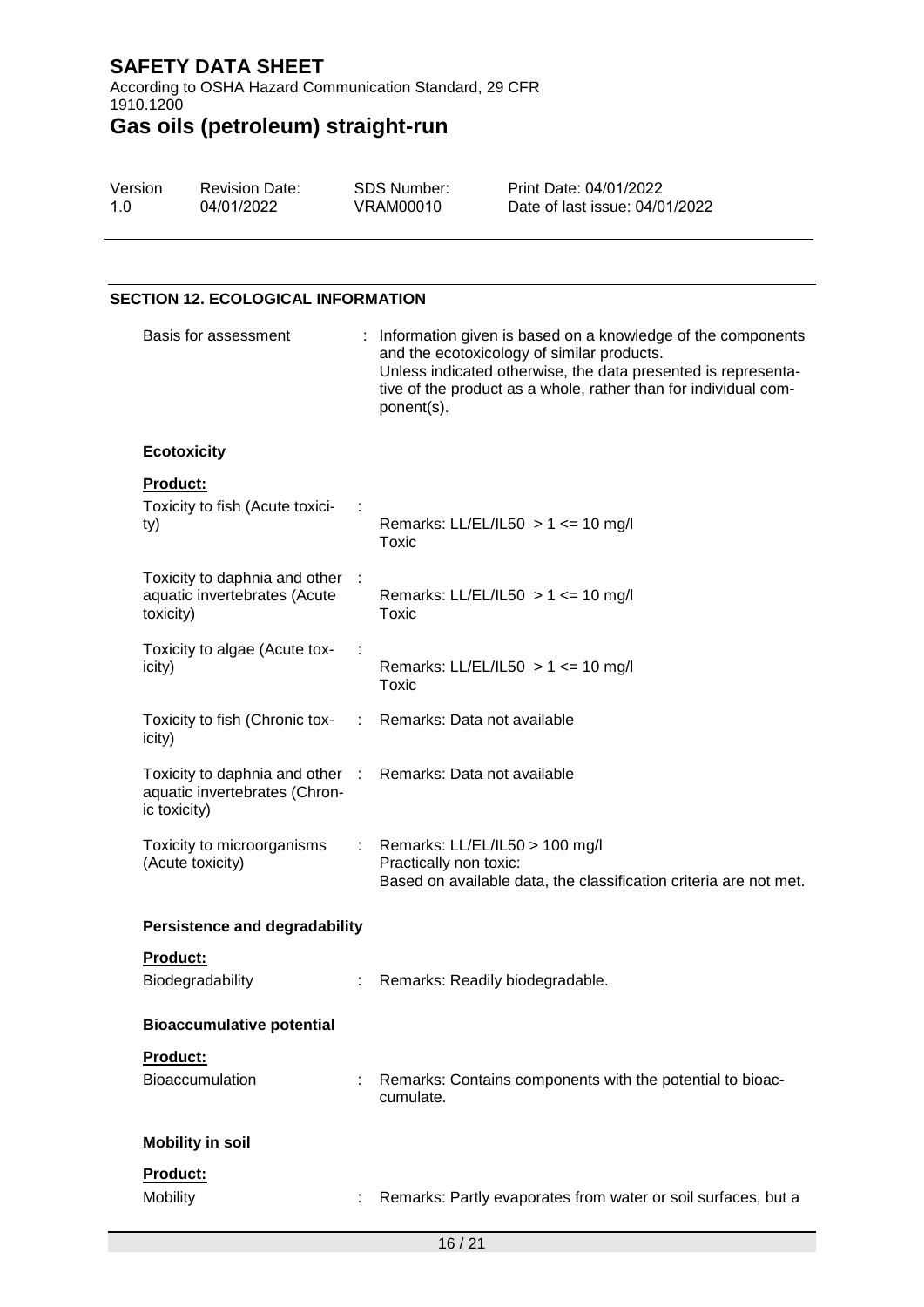According to OSHA Hazard Communication Standard, 29 CFR 1910.1200

# **Gas oils (petroleum) straight-run**

| Version<br>1.0 |                 | <b>Revision Date:</b><br>04/01/2022 | SDS Number:<br>VRAM00010                                             | Print Date: 04/01/2022<br>Date of last issue: 04/01/2022                                                                                                                       |
|----------------|-----------------|-------------------------------------|----------------------------------------------------------------------|--------------------------------------------------------------------------------------------------------------------------------------------------------------------------------|
|                |                 |                                     | groundwater.<br>and may contaminate groundwater.<br>Floats on water. | significant proportion will remain after one day.<br>Large volumes may penetrate soil and could contaminate<br>If product enters soil, one or more constituents will be mobile |
|                |                 | Other adverse effects               |                                                                      |                                                                                                                                                                                |
|                | <b>Product:</b> |                                     |                                                                      |                                                                                                                                                                                |
|                | mation          | Additional ecological infor-        | age organisms.                                                       | : Films formed on water may affect oxygen transfer and dam-                                                                                                                    |

#### **SECTION 13. DISPOSAL CONSIDERATIONS**

#### **Disposal methods**

| Waste from residues      | Recover or recycle if possible.<br>It is the responsibility of the waste generator to determine the<br>toxicity and physical properties of the material generated to<br>determine the proper waste classification and disposal meth-<br>ods in compliance with applicable regulations.<br>Do not dispose into the environment, in drains or in water<br>courses<br>Do not dispose of tank water bottoms by allowing them to<br>drain into the ground.<br>Waste arising from a spillage or tank cleaning should be dis-<br>posed of in accordance with prevailing regulations, preferably<br>to a recognised collector or contractor. The competence of the<br>collector or contractor should be established beforehand. |
|--------------------------|-------------------------------------------------------------------------------------------------------------------------------------------------------------------------------------------------------------------------------------------------------------------------------------------------------------------------------------------------------------------------------------------------------------------------------------------------------------------------------------------------------------------------------------------------------------------------------------------------------------------------------------------------------------------------------------------------------------------------|
| Contaminated packaging   | Drain container thoroughly.<br>After draining, vent in a safe place away from sparks and fire.<br>Residues may cause an explosion hazard.<br>Do not puncture, cut, or weld uncleaned drums.<br>Send to drum recoverer or metal reclaimer.<br>Do not pollute the soil, water or environment with the waste<br>container.                                                                                                                                                                                                                                                                                                                                                                                                 |
| <b>Local legislation</b> |                                                                                                                                                                                                                                                                                                                                                                                                                                                                                                                                                                                                                                                                                                                         |
| Remarks                  | Disposal should be in accordance with applicable regional,<br>national, and local laws and regulations.<br>Local regulations may be more stringent than regional or na-<br>tional requirements and must be complied with.                                                                                                                                                                                                                                                                                                                                                                                                                                                                                               |

#### **SECTION 14. TRANSPORT INFORMATION**

#### **National Regulations**

|                 | US Department of Transportation Classification (49 CFR Parts 171-180) |
|-----------------|-----------------------------------------------------------------------|
| UN/ID/NA number | $\therefore$ UN 1202                                                  |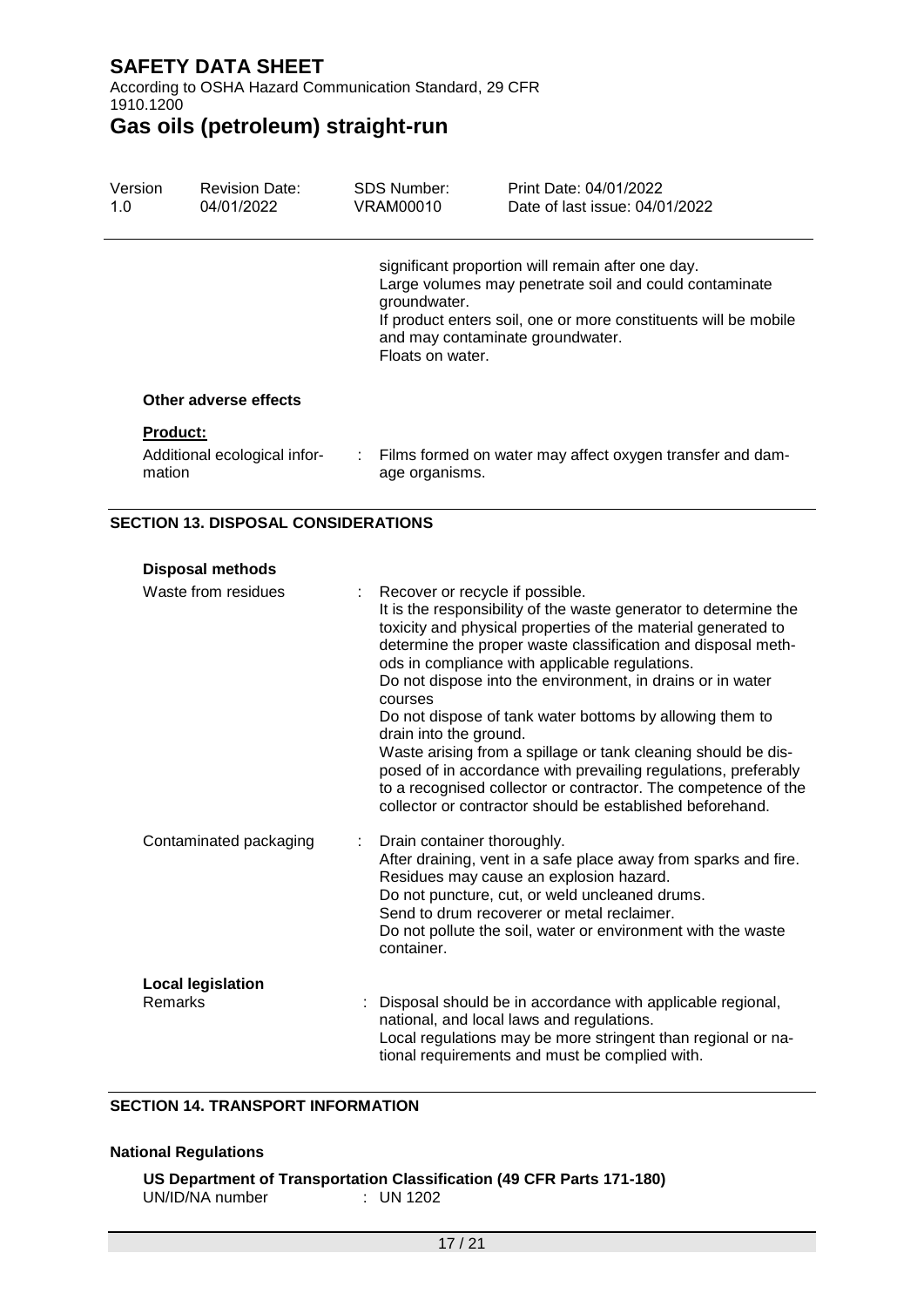According to OSHA Hazard Communication Standard, 29 CFR 1910.1200

## **Gas oils (petroleum) straight-run**

| Version<br>1.0  | <b>Revision Date:</b><br>04/01/2022                                                                              | <b>SDS Number:</b><br><b>VRAM00010</b>                                     | Print Date: 04/01/2022<br>Date of last issue: 04/01/2022                                                                                                                             |
|-----------------|------------------------------------------------------------------------------------------------------------------|----------------------------------------------------------------------------|--------------------------------------------------------------------------------------------------------------------------------------------------------------------------------------|
| Class<br>Labels | Proper shipping name<br>Packing group<br><b>ERG Code</b><br>Marine pollutant<br><b>International Regulations</b> | : GAS OIL<br>3<br>- 111<br>3<br>128<br>: no                                |                                                                                                                                                                                      |
| Class<br>Labels | <b>IATA-DGR</b><br>UN/ID No.<br>Proper shipping name<br>Packing group                                            | <b>UN 1202</b><br><b>GAS OIL</b><br>3<br>$\pm$ III<br>÷.<br>3              |                                                                                                                                                                                      |
| Class<br>Labels | <b>IMDG-Code</b><br>UN number<br>Proper shipping name<br>Packing group<br>Marine pollutant                       | <b>UN 1202</b><br><b>GAS OIL</b><br>3<br>: III<br>3<br>: yes               |                                                                                                                                                                                      |
|                 |                                                                                                                  |                                                                            | Transport in bulk according to Annex II of MARPOL 73/78 and the IBC Code                                                                                                             |
|                 | Pollution category<br>Ship type<br>Product name<br>Special precautions                                           | : Not applicable<br>: Not applicable<br>Not applicable<br>: Not applicable |                                                                                                                                                                                      |
|                 | <b>Special precautions for user</b>                                                                              |                                                                            |                                                                                                                                                                                      |
|                 | Remarks                                                                                                          |                                                                            | : Special Precautions: Refer to Chapter 7, Handling & Storage,<br>for special precautions which a user needs to be aware of or<br>needs to comply with in connection with transport. |
|                 | <b>Additional Information</b>                                                                                    |                                                                            | : MARPOL Annex 1 rules apply for bulk shipments by sea.                                                                                                                              |

#### **SECTION 15. REGULATORY INFORMATION**

#### **EPCRA - Emergency Planning and Community Right-to-Know Act**

\*: This material does not contain any components with a CERCLA RQ.

#### **SARA 304 Extremely Hazardous Substances Reportable Quantity**

This material does not contain any components with a section 304 EHS RQ.

#### **SARA 302 Extremely Hazardous Substances Threshold Planning Quantity**

This material does not contain any components with a section 302 EHS TPQ.

**SARA 311/312 Hazards** : Flammable (gases, aerosols, liquids, or solids)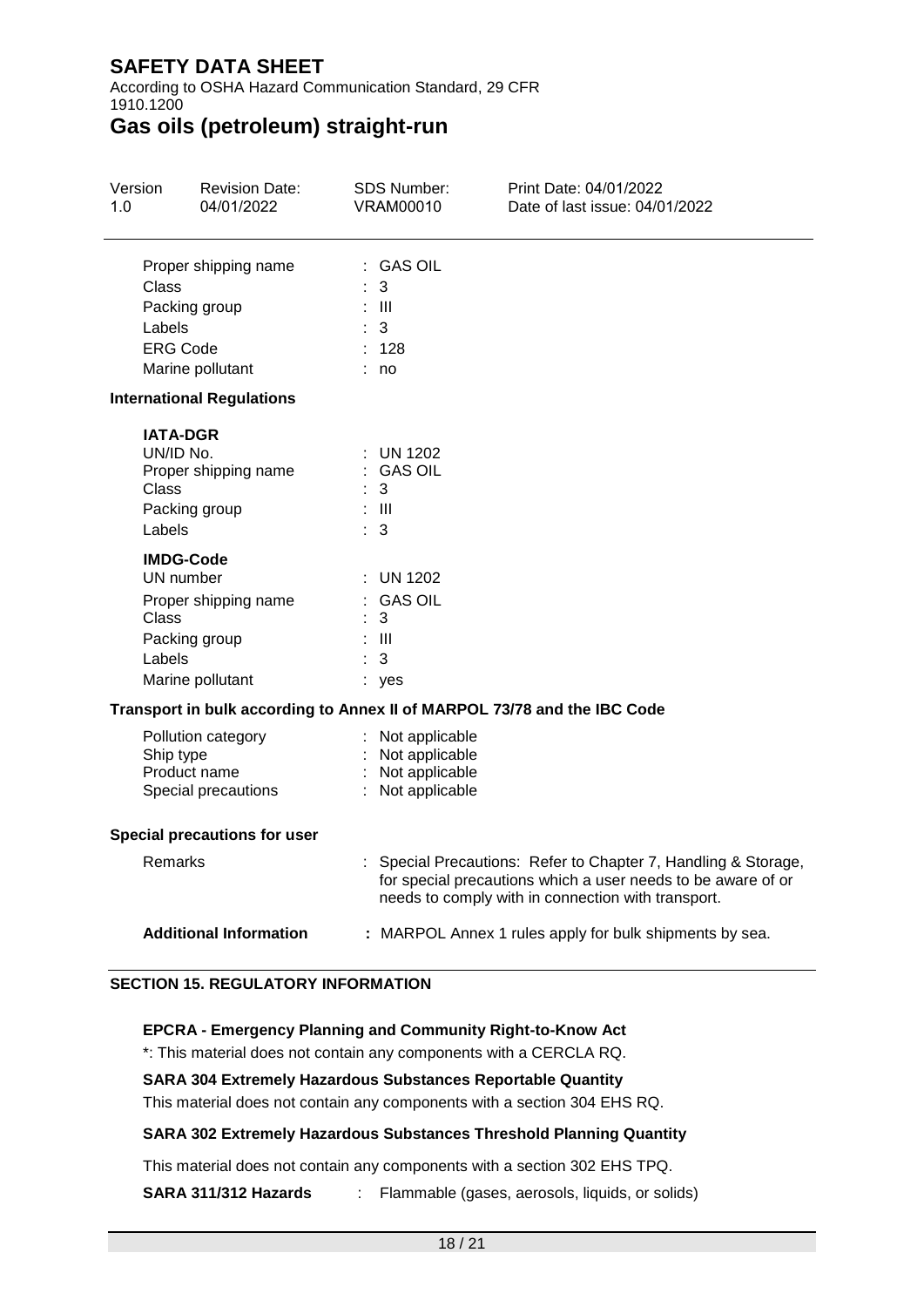According to OSHA Hazard Communication Standard, 29 CFR 1910.1200

### **Gas oils (petroleum) straight-run**

| Version<br>1.0  | <b>Revision Date:</b><br>04/01/2022 | <b>SDS Number:</b><br>VRAM00010 | Print Date: 04/01/2022<br>Date of last issue: 04/01/2022                                                                                                                                |  |
|-----------------|-------------------------------------|---------------------------------|-----------------------------------------------------------------------------------------------------------------------------------------------------------------------------------------|--|
|                 |                                     | Aspiration hazard               | Acute toxicity (any route of exposure)<br>Specific target organ toxicity (single or repeated exposure)                                                                                  |  |
| <b>SARA 313</b> |                                     |                                 | This material does not contain any chemical components with<br>known CAS numbers that exceed the threshold (De Minimis)<br>reporting levels established by SARA Title III, Section 313. |  |

#### **Clean Water Act**

This product does not contain any Hazardous Chemicals listed under the U.S. CleanWater Act, Section 311, Table 117.3.

#### **US State Regulations**

#### **California Prop. 65**

This product does not contain any chemicals known to State of California to cause cancer, birth defects, or any other reproductive harm.

#### **Other regulations:**

The regulatory information is not intended to be comprehensive. Other regulations may apply to this material.

#### **The components of this product are reported in the following inventories:**

TSCA : All components listed.

#### **SECTION 16. OTHER INFORMATION**

#### **Further information**

NFPA Rating (Health, Fire, Reac-1, 2, 0 tivity)

#### **Full text of other abbreviations**

| Abbreviations and Acronyms | : The standard abbreviations and acronyms used in this docu-<br>ment can be looked up in reference literature (e.g. scientific<br>dictionaries) and/or websites.                                                                                                                                                                                                                                                                                                                                                                                                                         |
|----------------------------|------------------------------------------------------------------------------------------------------------------------------------------------------------------------------------------------------------------------------------------------------------------------------------------------------------------------------------------------------------------------------------------------------------------------------------------------------------------------------------------------------------------------------------------------------------------------------------------|
|                            | ACGIH = American Conference of Governmental Industrial<br><b>Hygienists</b><br>$ADR = European Agreement concerning the International$<br>Carriage of Dangerous Goods by Road<br>AICS = Australian Inventory of Chemical Substances<br>ASTM = American Society for Testing and Materials<br>BEL = Biological exposure limits<br>BTEX = Benzene, Toluene, Ethylbenzene, Xylenes<br>CAS = Chemical Abstracts Service<br>CEFIC = European Chemical Industry Council<br>$CLP = Classification$ Packaging and Labelling<br>$COC = Cleveland Open-Cup$<br>DIN = Deutsches Institut fur Normung |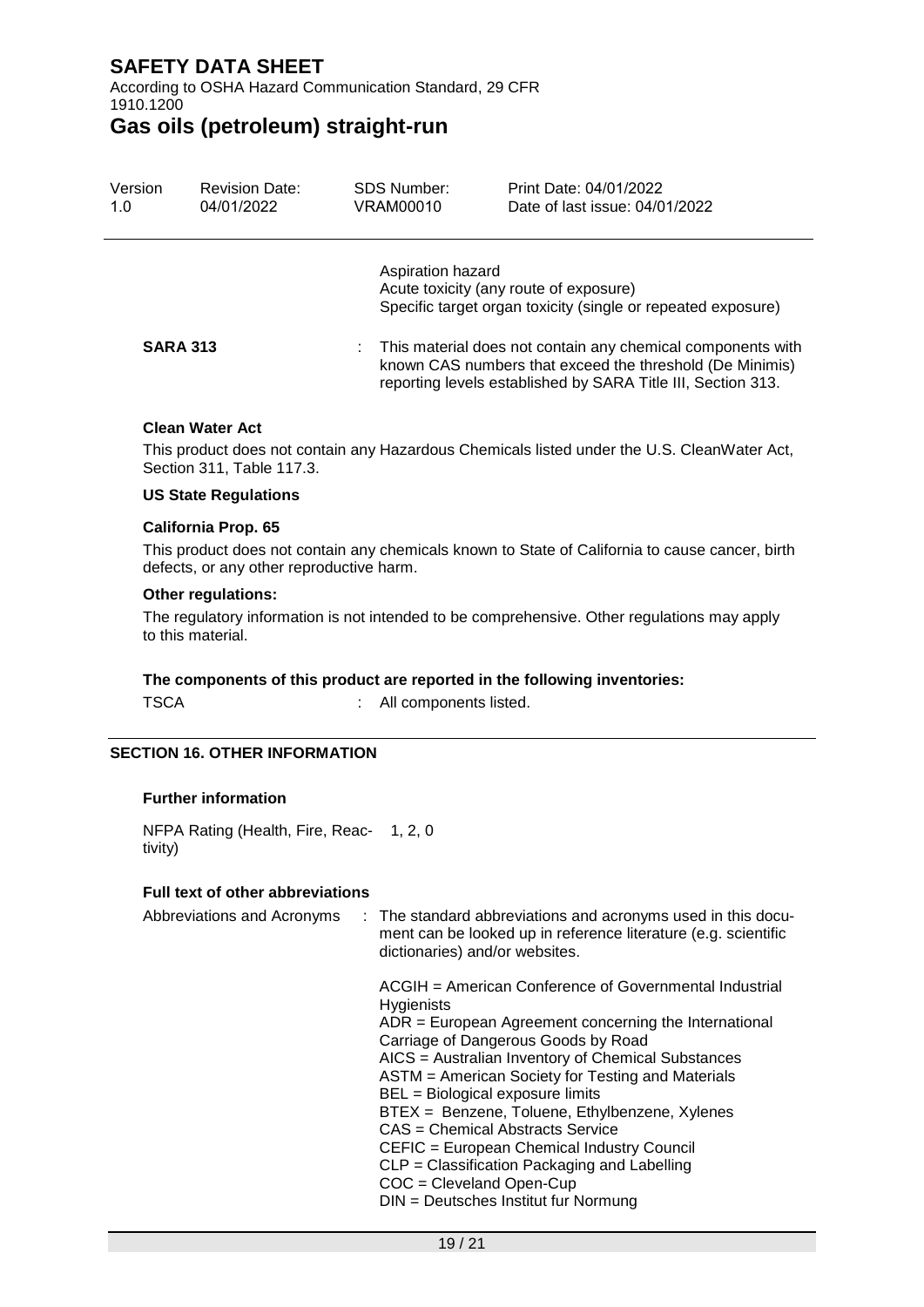According to OSHA Hazard Communication Standard, 29 CFR 1910.1200

**Gas oils (petroleum) straight-run**

| Version | <b>Revision Date:</b> | <b>SDS Number:</b>                                                                                                                                                                                                                                                                            | Print Date: 04/01/2022                                                                                                                                                                                                                                                                                                                                                                                                                                                                                                                                                                                                                                                                                                                                                                                                                                                                                                                                                                                                                                                                                                                                                                                                                                                                                                                                                                                                                                                                                                                                                                                                                                                                                                                                                        |
|---------|-----------------------|-----------------------------------------------------------------------------------------------------------------------------------------------------------------------------------------------------------------------------------------------------------------------------------------------|-------------------------------------------------------------------------------------------------------------------------------------------------------------------------------------------------------------------------------------------------------------------------------------------------------------------------------------------------------------------------------------------------------------------------------------------------------------------------------------------------------------------------------------------------------------------------------------------------------------------------------------------------------------------------------------------------------------------------------------------------------------------------------------------------------------------------------------------------------------------------------------------------------------------------------------------------------------------------------------------------------------------------------------------------------------------------------------------------------------------------------------------------------------------------------------------------------------------------------------------------------------------------------------------------------------------------------------------------------------------------------------------------------------------------------------------------------------------------------------------------------------------------------------------------------------------------------------------------------------------------------------------------------------------------------------------------------------------------------------------------------------------------------|
| 1.0     | 04/01/2022            | VRAM00010                                                                                                                                                                                                                                                                                     | Date of last issue: 04/01/2022                                                                                                                                                                                                                                                                                                                                                                                                                                                                                                                                                                                                                                                                                                                                                                                                                                                                                                                                                                                                                                                                                                                                                                                                                                                                                                                                                                                                                                                                                                                                                                                                                                                                                                                                                |
|         |                       | $EC = European Commission$<br>gy Of Chemicals<br><b>Chemical Substances</b><br>Inventory<br>Labelling of Chemicals<br>IL50 = Inhibitory Level fifty<br>$LL50 = Lethal$ Loading fifty<br><b>Pollution From Ships</b><br>served Effect Level<br>Substances<br>Chemicals<br>gerous Goods by Rail | DMEL = Derived Minimal Effect Level<br>DNEL = Derived No Effect Level<br>DSL = Canada Domestic Substance List<br>EC50 = Effective Concentration fifty<br>ECETOC = European Center on Ecotoxicology and Toxicolo-<br>ECHA = European Chemicals Agency<br>EINECS = The European Inventory of Existing Commercial<br>EL50 = Effective Loading fifty<br>ENCS = Japanese Existing and New Chemical Substances<br>EWC = European Waste Code<br>GHS = Globally Harmonised System of Classification and<br>IARC = International Agency for Research on Cancer<br>IATA = International Air Transport Association<br>IC50 = Inhibitory Concentration fifty<br><b>IMDG</b> = International Maritime Dangerous Goods<br>INV = Chinese Chemicals Inventory<br>$IP346$ = Institute of Petroleum test method $N^{\circ}$ 346 for the<br>determination of polycyclic aromatics DMSO-extractables<br>KECI = Korea Existing Chemicals Inventory<br>$LC50$ = Lethal Concentration fifty<br>$LD50 = Lethal Does fifty per cent.$<br>LL/EL/IL = Lethal Loading/Effective Loading/Inhibitory loading<br>MARPOL = International Convention for the Prevention of<br>NOEC/NOEL = No Observed Effect Concentration / No Ob-<br>OE_HPV = Occupational Exposure - High Production Volume<br>PBT = Persistent. Bioaccumulative and Toxic<br>PICCS = Philippine Inventory of Chemicals and Chemical<br>PNEC = Predicted No Effect Concentration<br>REACH = Registration Evaluation And Authorisation Of<br>RID = Regulations Relating to International Carriage of Dan-<br>SKIN_DES = Skin Designation<br>STEL = Short term exposure limit<br>TRA = Targeted Risk Assessment<br>TSCA = US Toxic Substances Control Act<br>$TWA = Time-Weighted Average$<br>vPvB = very Persistent and very Bioaccumulative |

This product is intended for use in closed systems only.

Due to a change in detail in Section 15, this document has been released as a significant change.